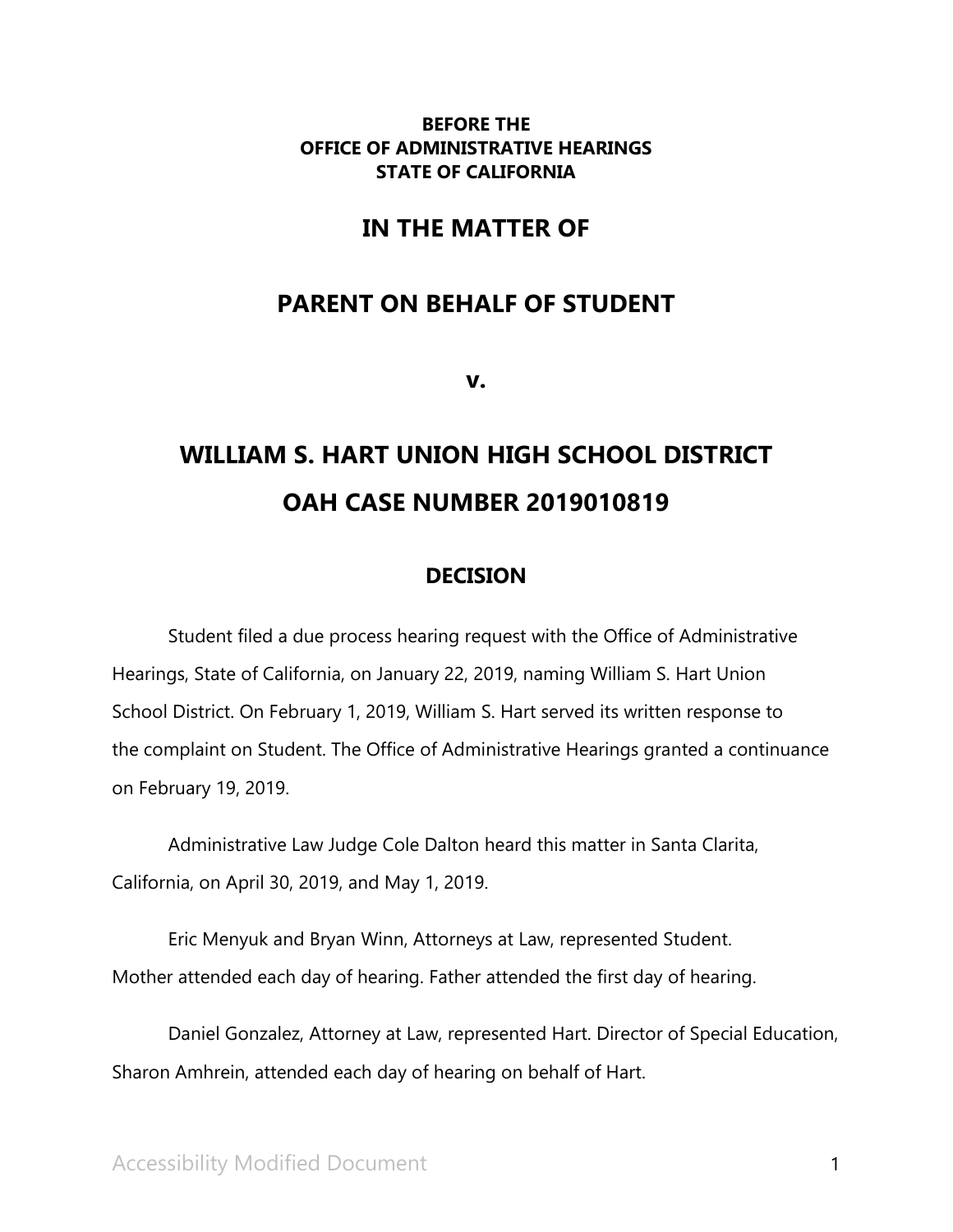At the parties' request, the matter was continued until May 20, 2019, to permit the parties to file written closing arguments. Upon timely receipt of closing arguments on May 20, 2019, the record was closed and the matter submitted for decision.

## **ISSUE**

Did William S. Hart deny Student a free appropriate public education by failing to make a clear written offer of a Free Appropriate Public Education, referred to as FAPE, for the 2018-2019 school year in individualized education programs, referred to as IEPs or an IEP, dated May 15, 2018; August 22, 2018; and October 24, 2018?

## **SUMMARY OF DECISION**

Student did not prove William S. Hart failed to make a clear written offer of a free appropriate public education for the 2018-2019 school year in its May 15, 2018 individualized education program amendment. At the time, Student attended a nonpublic school, already agreed upon by the parties. She did not require a placement offer for the upcoming school year at that time.

Student proved Hart did not make a clear written offer of FAPE in its August 22, 2018 and October 24, 2018 Individualized Education Plans. The 2018-2019 school year had already begun at the time of the August IEP. Hart offered a myriad of placement options leading up to and during the August IEP. Hart offered two placement options in the October IEP. The October IEP document was internally inconsistent in that it offered a single placement in one location and two placements in another.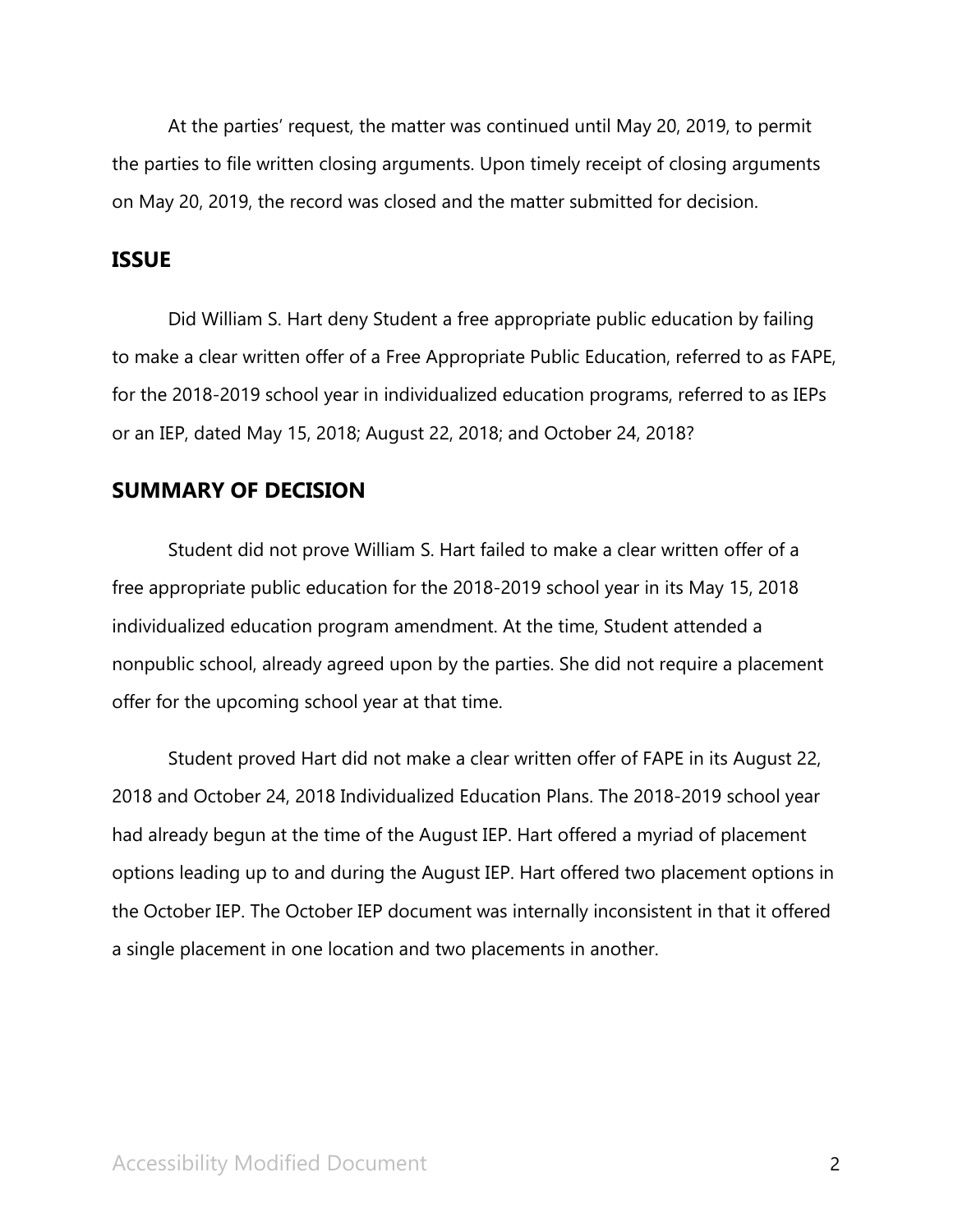Hart denied Student a FAPE by failing to make a clear, written offer of placement in Student's August 22, 2018 amendment IEP and October 24, 2018 annual IEP. Hart's denial of FAPE entitled Student to a remedy for the 2018-2019 school year and extended school year.

## **FACTUAL FINDINGS**

Student was a sixteen-year-old, ninth grader who resided with Parents within Hart's boundaries at all relevant times. Student qualified for special education and related services, initially under the eligibility category of specific learning disability, and later under autism.

During the 2016-2017 school year, Student began exhibiting maladaptive behaviors and emotional dysregulation, following an alleged assault at her public school placement. In spring 2017, she demonstrated suicidal ideation, resulting in hospitalization. Subsequently, she began attending Five Acres nonpublic school with related services in speech, 45 minutes per week of individual counseling, and behavior support. Five Acres provided a therapeutic environment in which Student's emotional state stabilized and improved.

Diagnostic Center, Southern California, assessed Student in March 2018, resulting in a report sent to Hart on May 11, 2018. Diagnostic Center recommended a change in eligibility to intellectual disability. Assessments demonstrated Student functioned at a seven-year-old level, with overall intellectual functioning falling within the extremely low range measured both verbally and non-verbally. Student's adaptive behavior fell within the low range. She required high levels of prompting to perform daily living skills.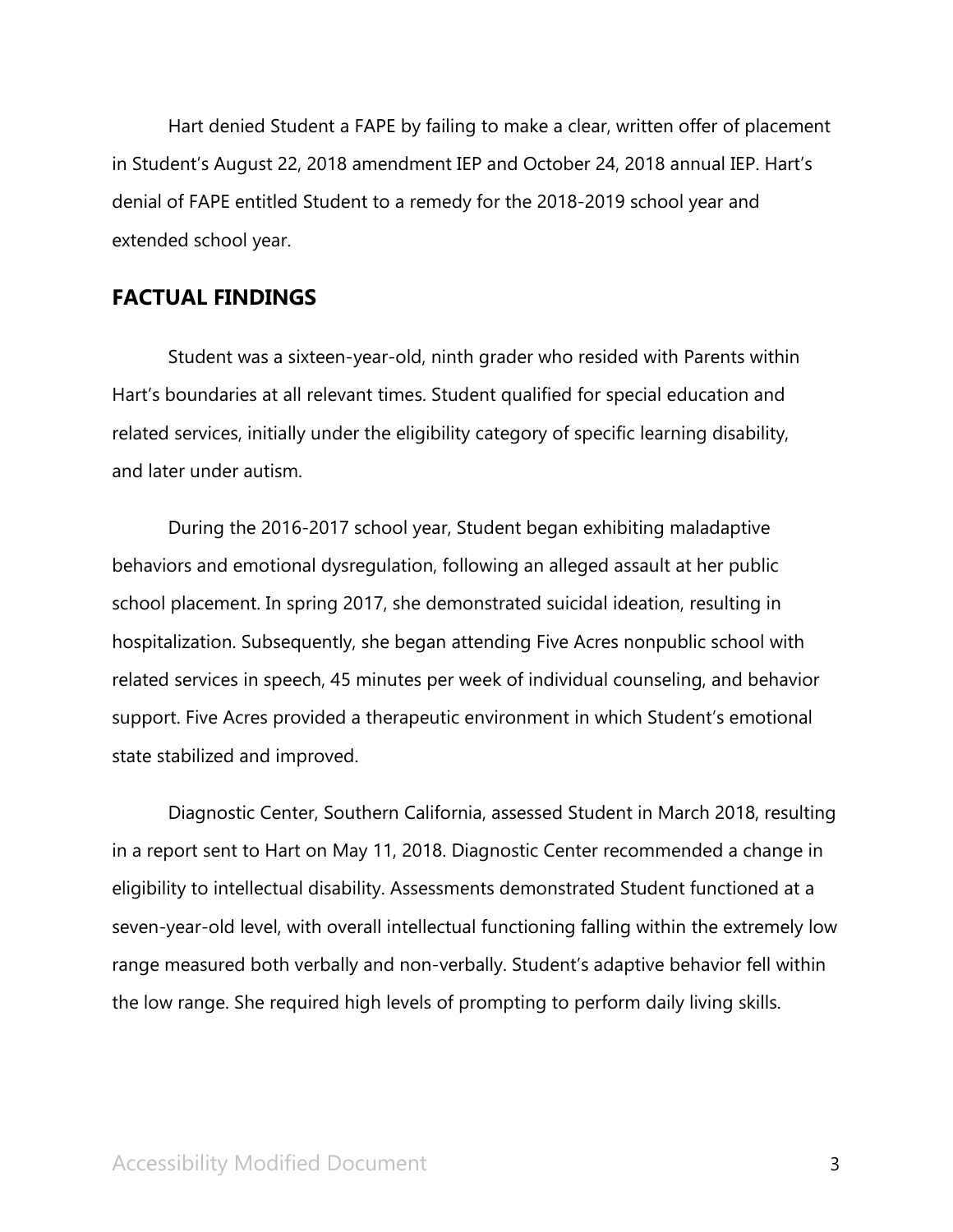Diagnostic Center recommended Student receive a functional skills curriculum with community-based instruction and supervision to address safety concerns. Student's reduced reasoning, language, and social skills put her at risk of being influenced to engage in unsafe behaviors to please others. Student learned in a rote fashion, working on discrete tasks and simplified requests. She benefitted from visual and manipulative supports such as pictures, videos, models, tangible objects, and graphic organizers. Diagnostic Center recommended school-based counseling and speech and language to "maximize [Student]'s potential."

## **MAY 15, 2018 IEP TEAM MEETING**

Hart held an IEP team meeting on May 15, 2018, to review Diagnostic Center's report. Parents attended the meeting with advocate Lori Waldinger.

The team discussed Diagnostic Center's recommendations. Hart offered a change from diploma track to certificate of completion so that Student could focus on a functional skills program.

The team discussed a change in placement because Five Acres was closing after the 2018 extended school year. Hart offered nonpublic school placement with transportation, speech and language therapy, and school-based counseling. Hart did not offer a specific school site placement. Instead, Hart offered to collaborate with Parents to locate schools for the family to visit. Hart agreed to hold an IEP team meeting before the end of the extended school year to offer a FAPE for the 2018-2019 school year. Parents signed consent to the IEP amendment.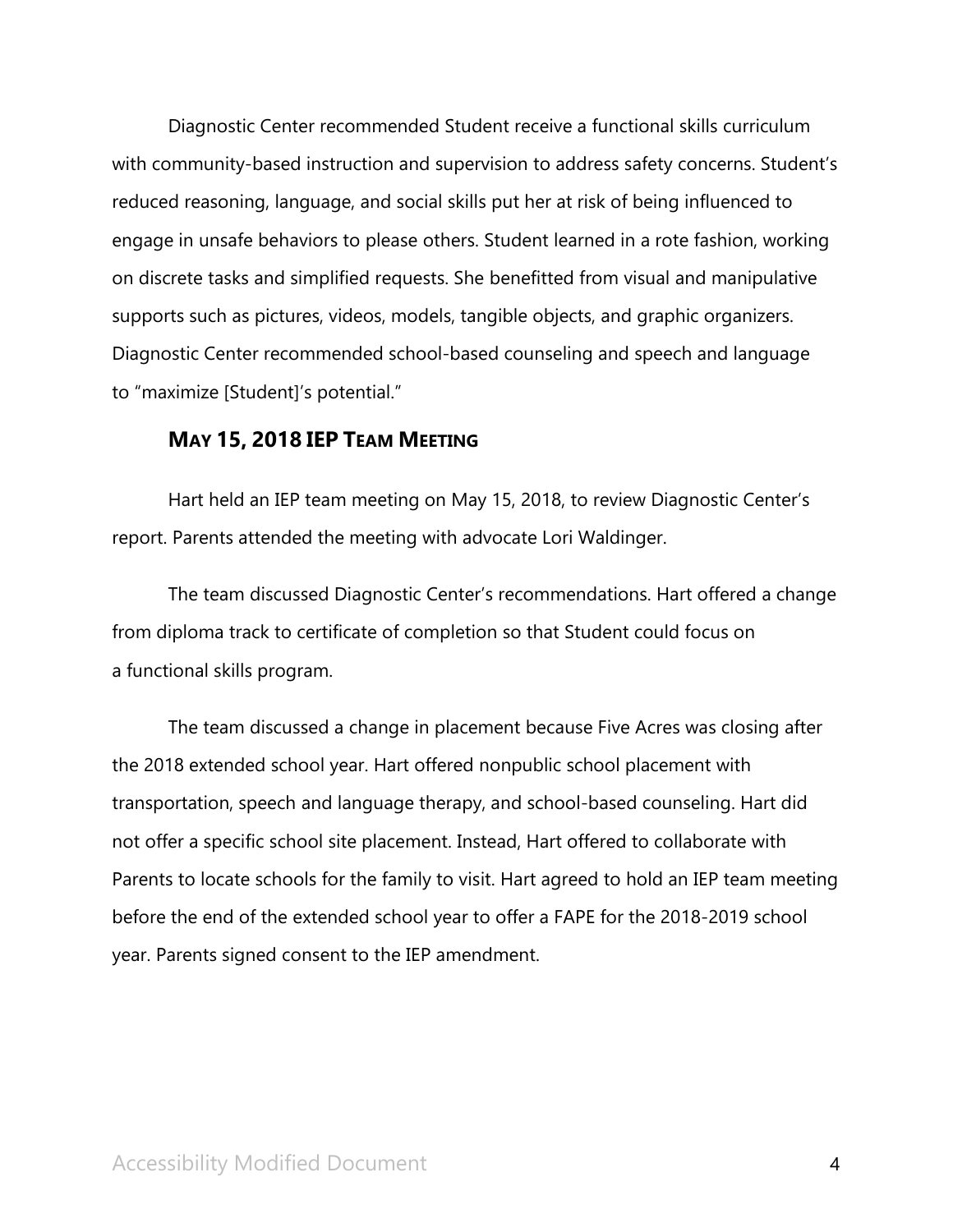### **POTENTIAL PLACEMENT VISITS**

Hart's program specialist William Hester exchanged several emails with Mother between May 17, 2018, and May 23, 2018, identifying nonpublic school placements to visit. He recommended placement at Casa Pacifica, Bridgeport at the Help Group, and a special day class at Hart's Golden Valley High School.

Mother responded to Mr. Hester that she previously visited Help Group programs at Village Glen twice and Bridgeport once. She expressed concern to Mr. Hester over placing Student at Golden Valley's comprehensive high school campus, given Student's safety issues. Mr. Hester responded that Bridgeport would be best suited for Student and that communication and program fidelity had increased over the past school year.

During the process of observing potential school placements, Parents learned about a local Christian school, Trinity Classical Academy, which included an academic program for special education students called Imago Dei School. On May 22, 2018, in the midst of email exchanges between Mother and Mr. Hester, Student underwent academic screening at Trinity. Student had not enrolled in Trinity at that time.

On June 26, 2018, Ms. Waldinger sent correspondence on Parents' behalf to special education director Sharon Amrhein. Ms. Amrhein held a bachelor of arts in interdisciplinary studies and a master of science in special education. She held clear credentials in education specialist instruction and administrative services. She worked at Hart as a special education teacher four years, a program specialist five years, and director of special education for over six years. Ms. Amrhein demonstrated specific knowledge of Student's needs, Hart's programs, and nonpublic school options for children like Student. She testified succinctly, directly, and consistently with documentary evidence. For these reasons, her testimony was found credible.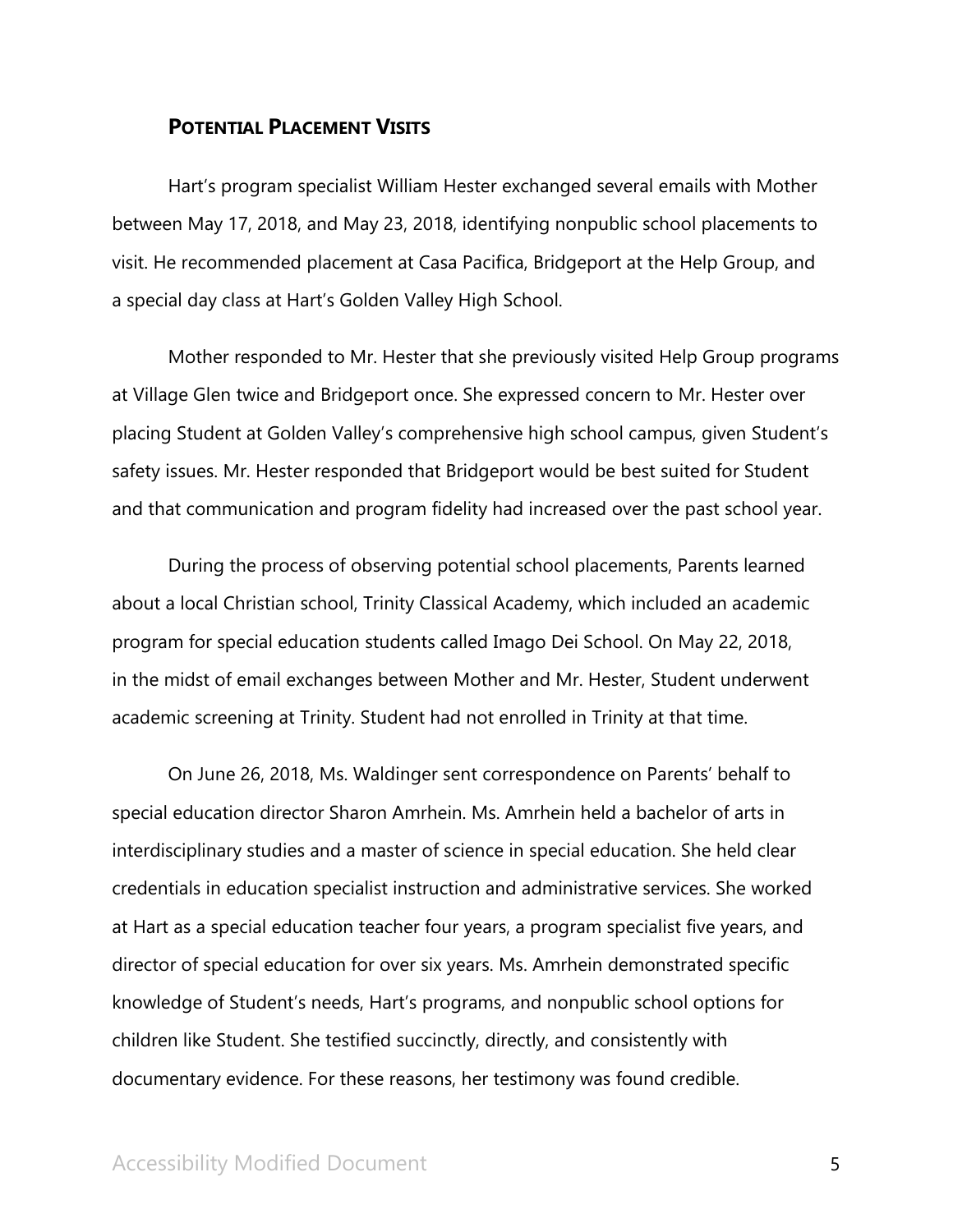Ms. Waldinger, in her June letter, requested informal dispute resolution. The letter acknowledged that Parents considered placement options offered by Hart and visited "Casa Pacifica, The HELP Group, Westmoreland, etc." Parents determined that Trinity, a local private religious school, provided a program to students with needs similar to Student's and they sought a meeting to resolve Student's educational placement.

On July 6, 2018, Hart's attorney Mr. Gonzalez responded to Ms. Waldinger's letter about Trinity. Referring to California Constitution, Article IX, section 8, Mr. Gonzalez asked Ms. Waldinger to provide a legal basis that supported Hart using public funds to pay tuition at a religious school.

On August 6, 2018, Parents wrote to Ms. Amrhein indicating they had not been offered an appropriate placement for Student. The letter provided written notice of Parents' intent to place Student at Trinity for the 2018-2019 school year and seek reimbursement for tuition, fees, and related services.

On August 14, 2018, Ms. Amrhein sent Parents prior written notice declining their request for Hart to fund Student's private religious school placement. Ms. Amrhein expressed Hart's willingness to work with Parents to identify a mutually agreeable nonpublic or non-parochial private school placement. The letter did not offer a specific placement. Ms. Amrhein attached parent rights and an IEP team meeting notice for August 22, 2018. Hart's 2018-2019 school year began August 16, 2018.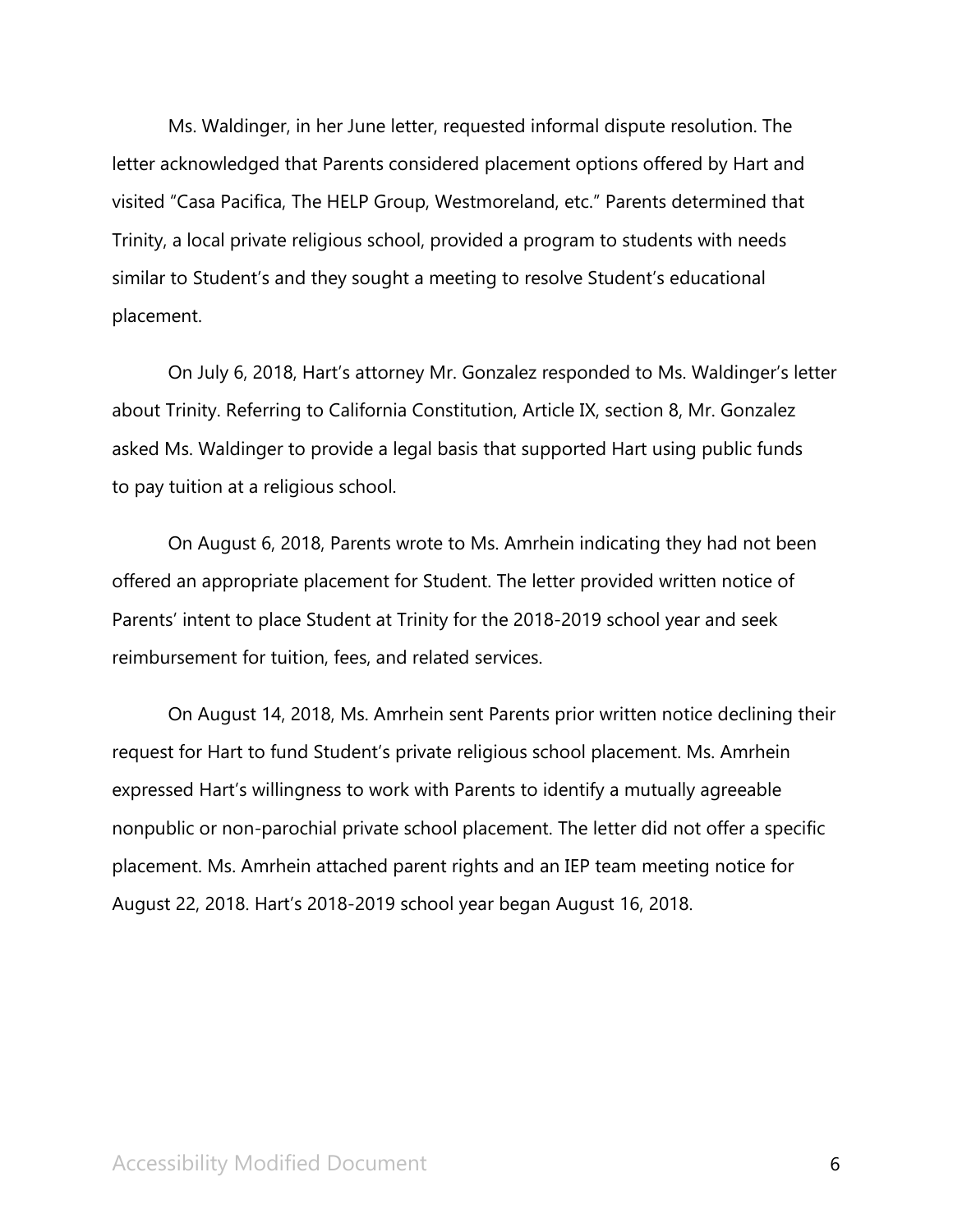## **AUGUST 22, 2018 IEP TEAM MEETING**

On August 22, 2018, Hart held an IEP team meeting to discuss Student's placement and Parents' request for reimbursement of Student's attendance at Trinity. Ms. Amrhein and Mr. Hester attended on Hart's behalf. Parents and Ms. Waldinger attended on Student's behalf.

Parents reported touring Help Group programs several times, including Bridgeport, Westmoreland, and Village Glen. Mother toured Casa Pacifica and looked into Westmark private school.

Parents explained, at the meeting, why they did not believe any of the programs they saw would meet Student's needs. First, Bridgeport was not the least restrictive environment because no typically developing children attended. Second, children at Bridgeport were lower functioning than Student. Third, Village Glen did not take students on track for a certificate of completion, like Student. Fourth, Westmark served students with specific learning disabilities, while Casa Pacifica served students with emotional disturbance. Finally, Hart's functional skills special day class at Golden Valley was housed on a campus too large and unsafe. Mother informed the team that she would never accept placement at Golden Valley.

Parents advised Hart that Student would begin attending Trinity on August 23, 2018 and they requested reimbursement for the 2018-2019 school year. Hart again explained its inability to use public funds to reimburse Student's attendance at a private religious school.

Hart discussed nonpublic schools it could fund at the Help Group and Casa Pacifica. Ms. Amrhein opined that both placements were appropriate for Student but that Bridgeport was the most appropriate. She described Bridgeport's use of visual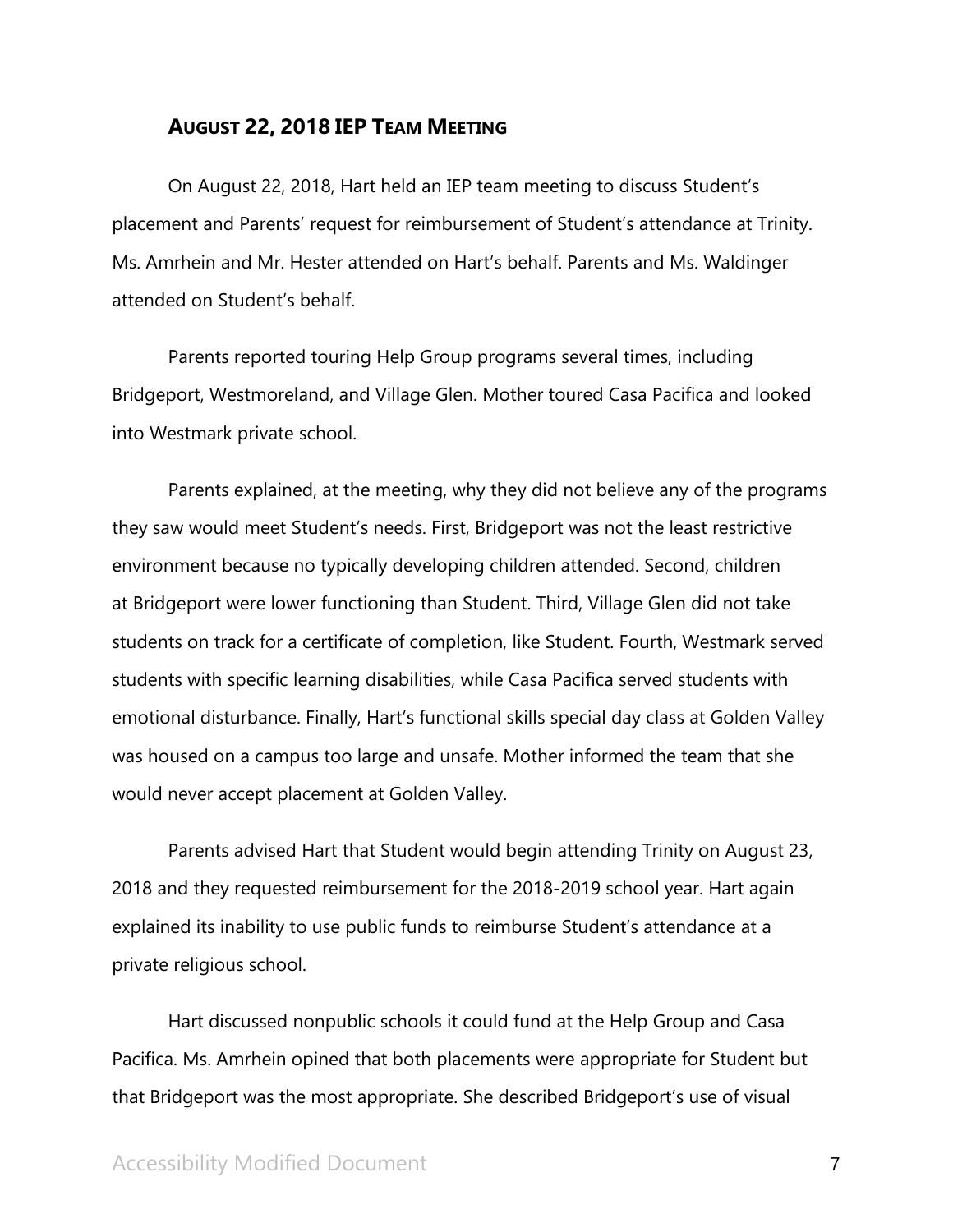schedules, visual mapping, functional math, money math, and other functional academics, which addressed Diagnostic Center's recommendations.

Ms. Amrhein presented Hart's offer for a nonpublic school placement. She informed Parents that Hart was willing to help Parents looks at other nonpublic and private schools. She expressed concern that it seemed to her that Parents decided to choose a school and not consider nonpublic school options. Throughout the IEP team meeting discussions, Hart offered both Casa Pacifica and Bridgeport as the most appropriate nonpublic school placement options for Student.

Ms. Waldinger asked Hart to provide a written offer of FAPE to which Parents could respond. The written IEP document offered nonpublic school placement with transportation and speech and language. Parents requested reimbursement for Trinity and related services. At this point, Parents had declined all offers of public and nonpublic school placement made by Hart. Hart did not offer a specific placement.

## **OCTOBER 24, 2018 IEP TEAM MEETING**

Hart held Student's annual IEP team meeting on October 24, 2018. Mother attended with Ms. Waldinger. Imago Dei School principal Megan Howell attended telephonically. Ms. Howell held a bachelor of science in management. She worked at Trinity for 10 years, beginning as a licensed educational therapist. She helped open Imago Dei School at Trinity in 2011.

Ms. Howell observed that Student seemed reserved and nervous when she began attending Trinity. By the time of the October IEP team meeting, Student made some friends and developed a meaningful friendship with her peer mentor. Ms. Howell attributed part of this progress to social thinking and emotional regulation taught throughout the school.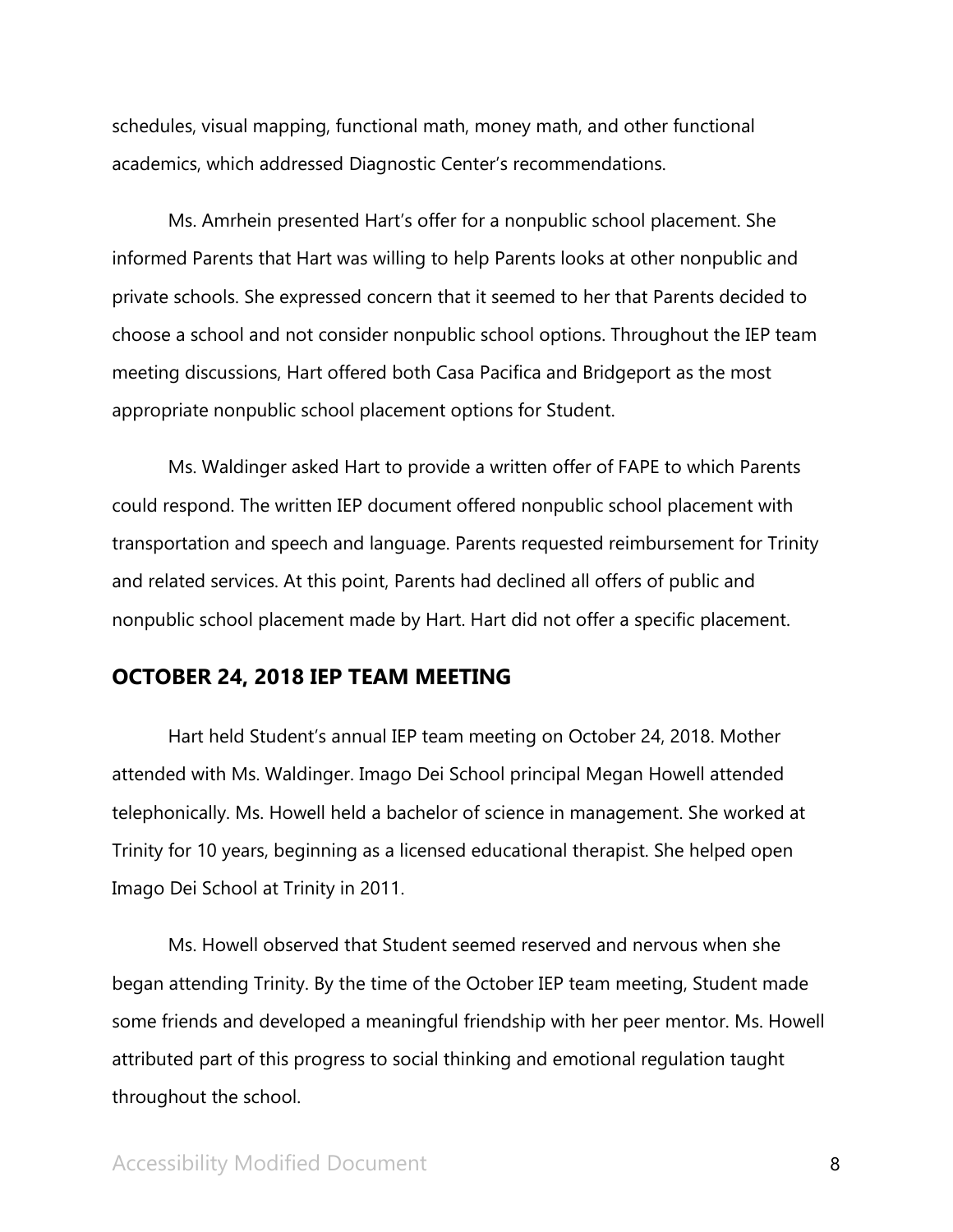Trinity did not implement Student's IEP. Mother reported to the IEP team that Parents provided Student with private speech and counseling services. Ms. Howell observed that Student made her wants and needs known but continued to work on communication with peers in unstructured settings.

Hart offered nonpublic school placement, "specifically, Bridgeport or Casa Pacifica, assuming they accept [Student] for enrollment." Hart identified supports and services that could be implemented at either school.

Mother declined Hart's FAPE offer and requested reimbursement for costs, transportation, individual and family counseling associated with Student's 2018-2019 school year at Trinity. Mother declined Hart's offer of an individual services plan to provide speech and counseling services at a district school location. At hearing, Mother explained that she did not think she could be reimbursed for placement and services at Trinity if she accepted an individual services plan.

The IEP document identified Bridgeport as the offered placement on the services page. The services page stated that specialized academic instruction would be received at Bridgeport in a program leading to a certificate of completion. At hearing, Mother testified that she did not understand this to mean that Bridgeport was Hart's sole offer of placement. She referred to the notes section of the IEP, which stated that Hart's offer of FAPE continued to be a nonpublic school, "specifically, Bridgeport or Casa Pacifica, assuming they accept her for enrollment."

On November 4, 2018, Mother provided limited consent to the annual IEP. She agreed with eligibility. She disagreed with Hart's offer of FAPE, because Hart did not provide a single offer of placement. She also believed Hart did not offer appropriate goals, services, and placement.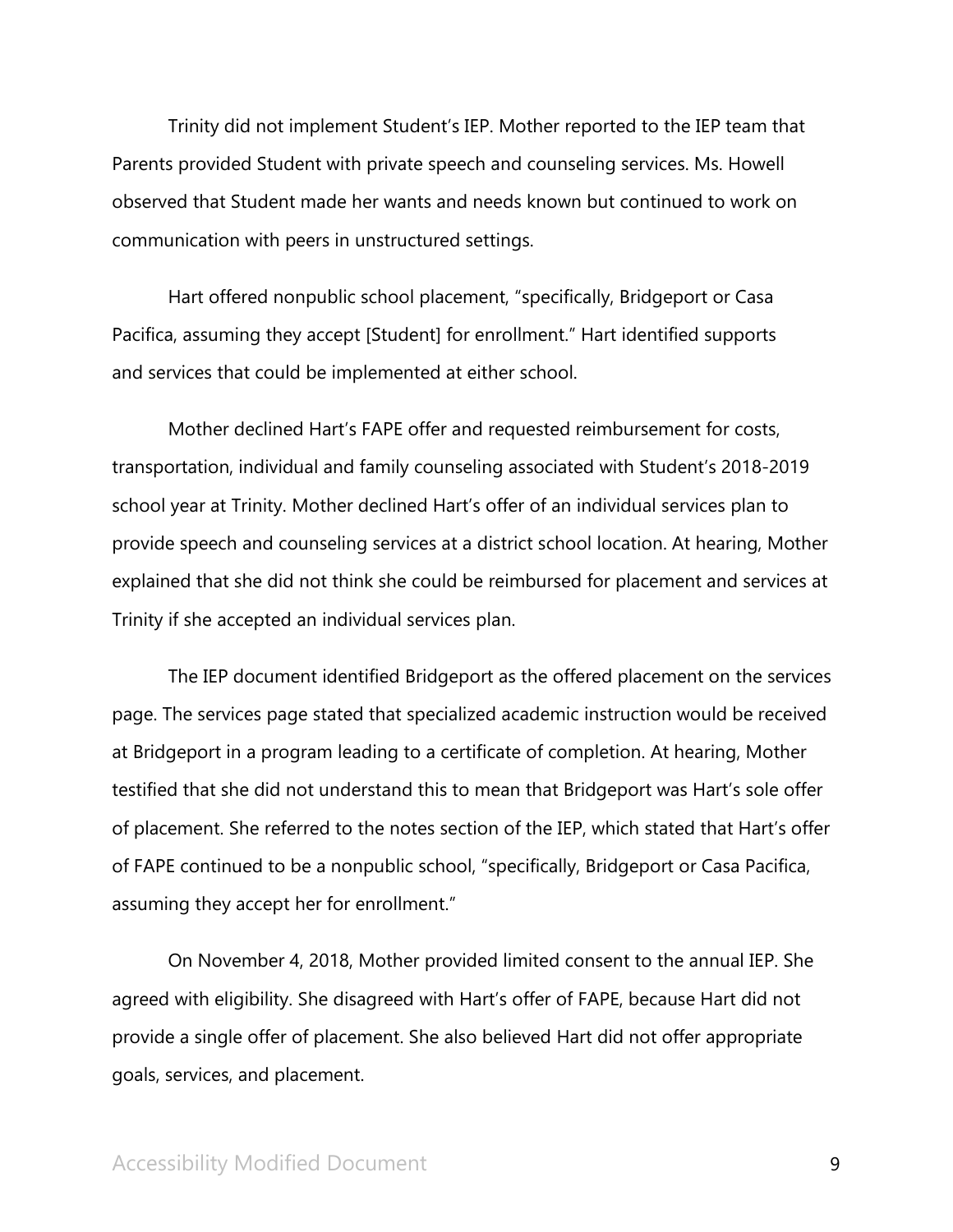Ms. Amrhein credibly explained at hearing that Hart offered nonpublic school placement since before June 2018. Parents and Ms. Waldinger knew there was an offer of FAPE and refused to place Student at Bridgeport or Casa Pacifica. She had no further contact with Parents after the October 24, 2018 IEP team meeting.

#### **REQUEST FOR REIMBURSEMENT**

Student attended Trinity throughout the 2018-2019 school year. Parents preferred the Imago Dei School program at Trinity over placements offered by Hart because it provided a small, structured setting on a small campus, with opportunities for Student for social interaction with typically developing peers.

During the 2018-2019 school year, Trinity educated 565 students in first through twelfth grade. Sixty students had special needs in areas including autism, Down syndrome, attention deficit hyperactivity disorder, sensory processing disorder, and intellectual disability. Student attended fitness, theater, and educational technology with typically developing peers at Trinity. She attended life skills, functional math, English, social studies, and bible class at Imago Dei School with one to three other students.

Parents believed Trinity provided the best educational opportunities for Student. Student earned A's and B's on a modified curriculum, which included community based instruction and job training working in the on-campus coffee shop.

Parents paid a \$300.00 non-refundable tuition deposit and \$2,425.00 per month for tuition for the 2018-2019 school year. Student's IEP's for the 2017-2018 and 2018- 2019 school year offered extended school year to prevent regression. Trinity offered academic services for eleven months per year. Charges from August 2018 through July 2019 totaled \$29,100.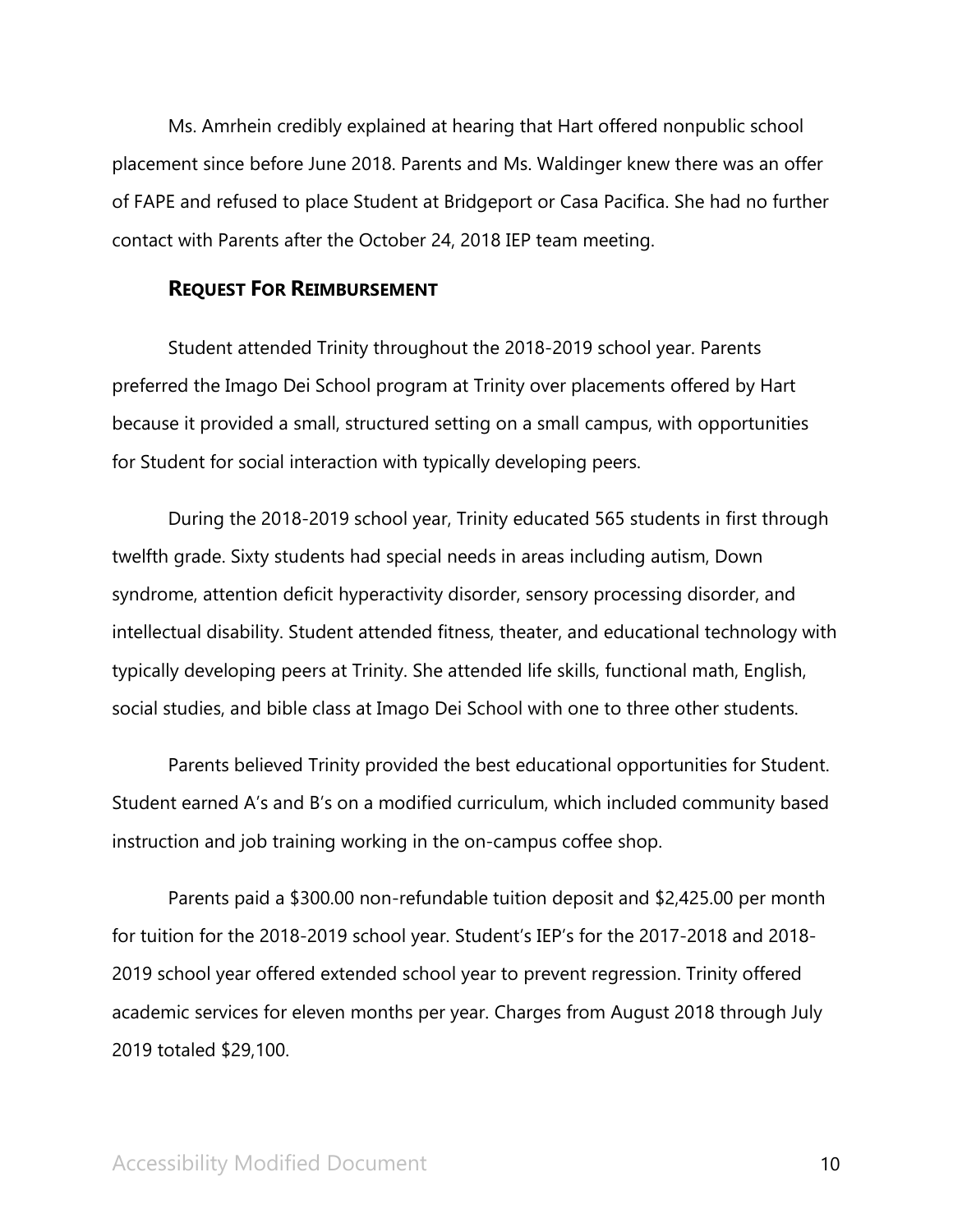Student received individual counseling through Dynamic Interventions, averaging two sessions per month, costing \$150.00 per session. Parents paid \$2,550.00 for counseling from September 2018 through June 2019.

## **LEGAL CONCLUSIONS**

# **Introduction – Legal Framework Under the Individuals with Disabilities Education Act**

Unless otherwise indicated, the legal citations in the introduction are incorporated by reference into the analysis of each issue decided below. This hearing was held under the Individuals with Disabilities Education Act, referred to as the IDEA, its regulations, and California statutes and regulations intended to implement it. (20 U.S.C. § 1400 et. seq.; 34 C.F.R. § 300.1 (2006), et seq. (All subsequent references to the Code of Federal Regulations are to the 2006 version.); Ed. Code, § 56000 et seq.; Cal. Code Regs., tit. 5, § 3000 et seq.) The main purposes of the IDEA are: (1) to ensure that all children with disabilities have available to them a free appropriate public education (FAPE) that emphasizes special education and related services designed to meet their unique needs and prepare them for employment and independent living, and (2) to ensure that the rights of children with disabilities and their Parents are protected. (20 U.S.C. § 1400(d)(1); See Ed. Code, § 56000, subd. (a).) A FAPE means special education and related services that are available to an eligible child at no charge to the Parent or guardian, meet state educational standards, and conform to the child's individualized education program (IEP). (20 U.S.C. § 1401(9); 34 C.F.R. § 300.17; Cal. Code Regs., tit. 5, § 3001, subd. (p).) "Special education" is instruction specially designed to meet the unique needs of a child with a disability. (20 U.S.C. § 1401(29); 34 C.F.R. § 300.39; Ed. Code, § 56031.) "Related services" are transportation and other developmental, corrective, and supportive services that are required to assist the child in benefiting from special education. (20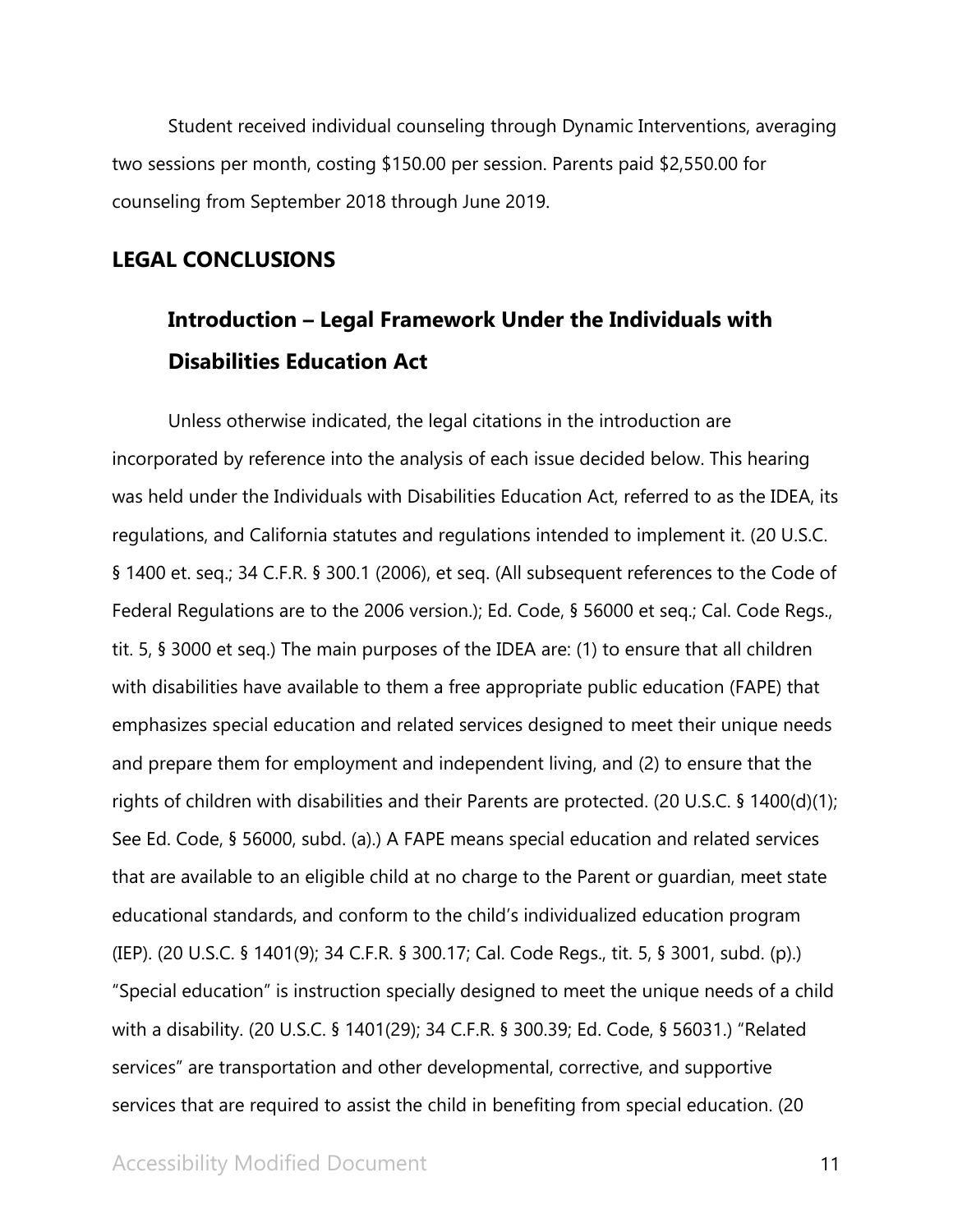U.S.C. § 1401(26); 34 C.F.R. § 300.34; Ed. Code, § 56363, subd. (a) [In California, related services are also called designated instruction and services].)

In Board of Education of the Hendrick Hudson Central Sch. Dist. v. Rowley (1982) 458 U.S. 176, 201 [102 S.Ct. 3034, 73 L.Ed.2d 690] (Rowley), the Supreme Court held that "the 'basic floor of opportunity' provided by the [IDEA] consists of access to specialized instruction and related services which are individually designed to provide educational benefit to" a child with special needs. Rowley expressly rejected an interpretation of the IDEA that would require a school district to "maximize the potential" of each special needs child "commensurate with the opportunity provided" to typically developing peers. (Id. at p. 200.) Instead, Rowley interpreted the FAPE requirement of the IDEA as being met when a child receives access to an education that is reasonably calculated to "confer some educational benefit" upon the child. (Id. at pp. 200, 203-204.)

The United States Supreme Court clarified FAPE as "markedly more demanding than the 'merely more than the de minimus test'..." (*Endrew F. v. Douglas Sch. Dist. RE-1* (2017) 137 S.Ct. 988, 1000). The Supreme Court in *Endrew* stated that school districts must "offer a cogent and responsive explanation for their decisions that shows the IEP is reasonably calculated to enable the child to make progress appropriate in light of his circumstances." (Id. at p. 1002.) The IDEA affords Parents and local educational agencies the procedural protection of an impartial due process hearing with respect to any matter relating to the identification, evaluation, or educational placement of the child, or the provision of a FAPE to the child. (20 U.S.C. § 1415(b)(6) & (f); 34 C.F.R. 300.511; Ed. Code, §§ 56501, 56502, 56505; Cal. Code Regs., tit. 5, § 3082.) The party requesting the hearing is limited to the issues alleged in the complaint, unless the other party consents. (20 U.S.C. § 1415(f)(3)(B); Ed. Code, § 56502, subd. (i).)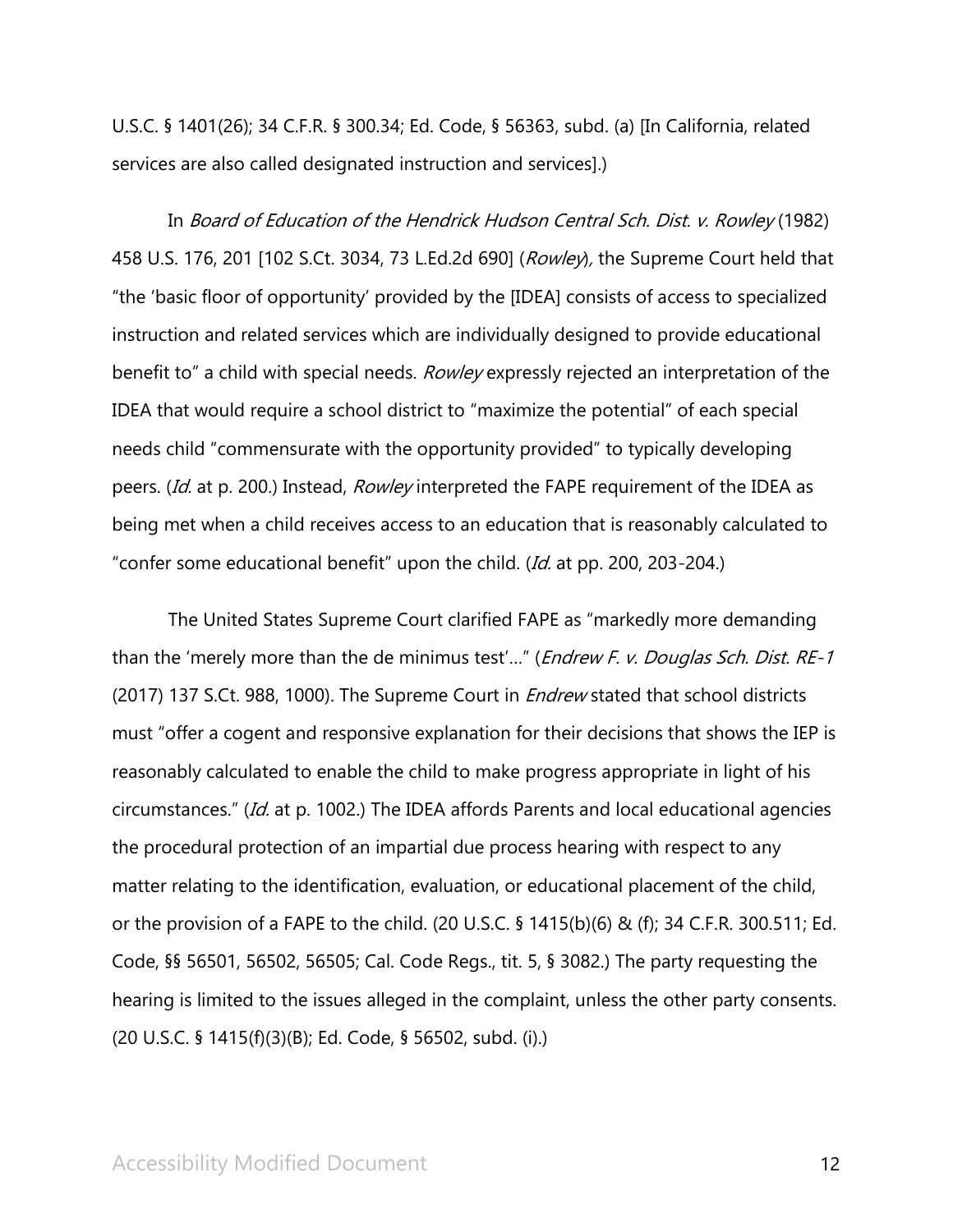At the hearing, the party filing the complaint has the burden of persuasion by a preponderance of the evidence. (Schaffer v. Weast (2005) 546 U.S. 56-62 [126 S.Ct. 528, 163 L.Ed.2d 387]; see 20 U.S.C. § 1415(i)(2)(C)(iii) [standard of review for IDEA administrative hearing decision is preponderance of the evidence].) Student had the burden of proof on the sole issue raised in her complaint.

# **Clear Written Offers Regarding May, August, and October 2018 IEPs**

Student contends Hart denied Parents' participation in the development of her May, August, and October 2018 IEPs and denied Student a FAPE because it did not make a clear written offer identifying a single placement, which she could accept or reject. Hart contends that offering a nonpublic school placement was enough and that it was not obligated to identify a specific school. Hart further contends it offered Bridgeport in its October 24, 2018 IEP, making that offer clear.

Each local educational agency shall have an IEP in effect for each individual with exceptional needs within its jurisdiction at the beginning of the school year. (Ed. Code, § 56344, subd. (c); 34 C.F.R. § 300.323(a).)

In general, an IEP is a written statement for each child with a disability that is developed under the IDEA's procedures with the participation of parents and school personnel that describes the child's needs, academic and functional goals related to those needs, and a statement of the special education, related services, and program modifications and accommodations that will be provided for the child to advance in attaining the goals, make progress in the general education curriculum, and participate in education with disabled and non-disabled peers. (20 U.S.C. §§ 1401(14), 1414(d)(1)(A); Ed. Code, §§ 56032, 56345, subd. (a).)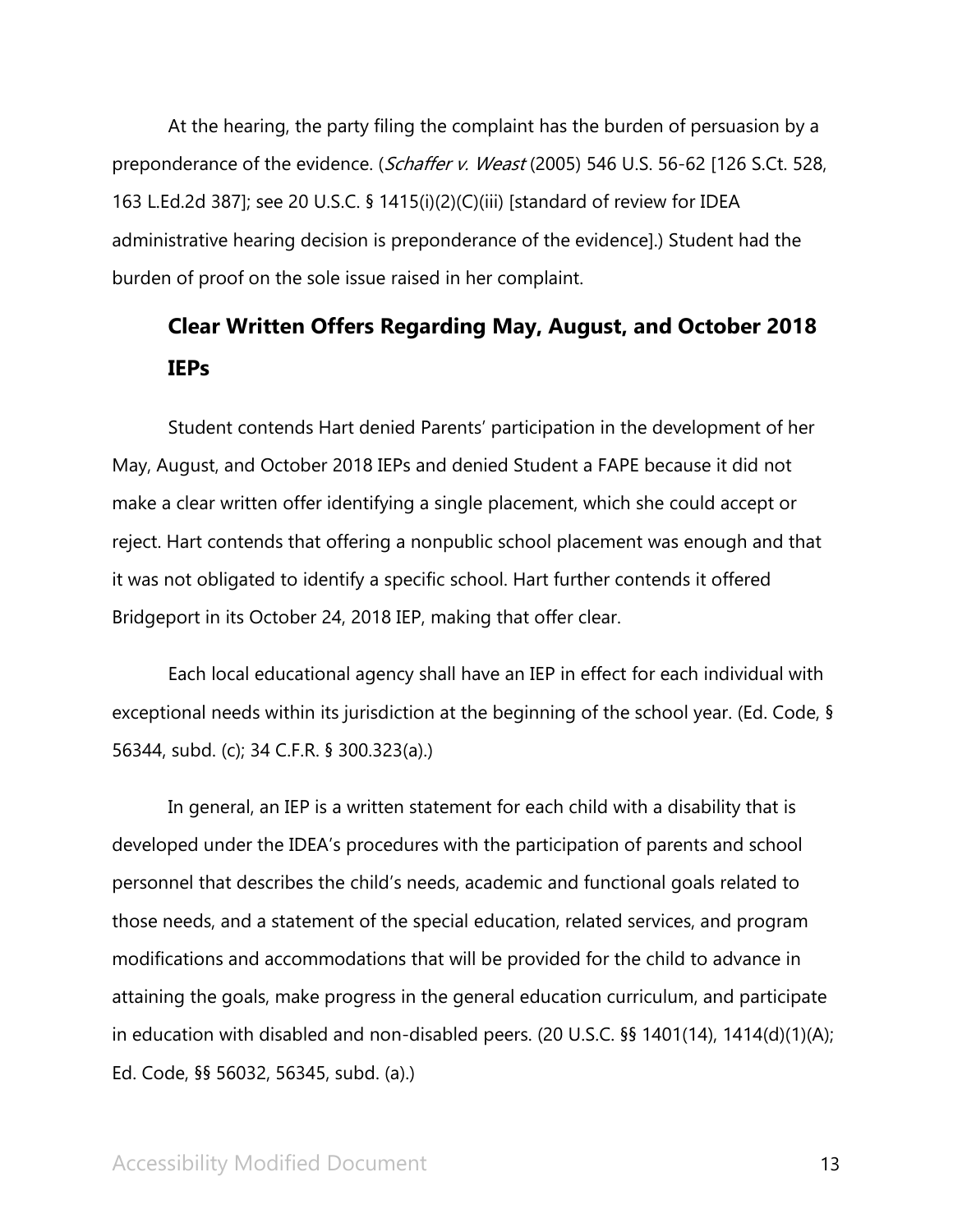The Ninth Circuit has observed that the formal requirements of an IEP are not merely technical, and therefore should be enforced rigorously. A district has an obligation to make a formal written offer in the IEP that clearly identifies the proposed program and that parents can understand. The requirement of a coherent, formal, written offer creates a clear record that helps eliminate factual disputes about when placements were offered, what placements were offered, and what additional assistance was offered to supplement a placement. It also assists parents in presenting complaints with respect to any matter relating to the educational placement of the child. (*Union* Sch. Dist. v. Smith (9th Cir. 1994) 15 F.3d 1519, 1526 (Union); J.W. v. Fresno (9th Cir. 2010) 626 F.3d 431, 459-460.)

A formal written offer provides parents with the opportunity to decide whether the offer of placement is appropriate and whether to accept the offer. Even if a district is convinced that a parent will not agree to the district's proposed IEP, the district must still hold the meeting, give the parent the opportunity to discuss the placement and services, and make the offer. A school district cannot escape its obligation to make a formal placement offer on the basis that the parents had previously "expressed unwillingness to accept that placement." (Union, supra, at p. 1526.)

Union involved a district's failure to produce any formal written offer. However, numerous judicial decisions have invalidated IEPs that, though offered, were insufficiently clear and specific to permit parents to make an intelligent decision whether to agree, disagree, or seek relief through a due process hearing. (See, e.g., A.K. v. Alexandria City Sch. Bd. (4th Cir. 2007) 484 F.3d 672, 681; Knable v. Bexley City Sch. Dist. (6th Cir. 2001) 238 F.3d 755, 769; Bend LaPine Sch. Dist. v. K.H., No. 04-1468, 2005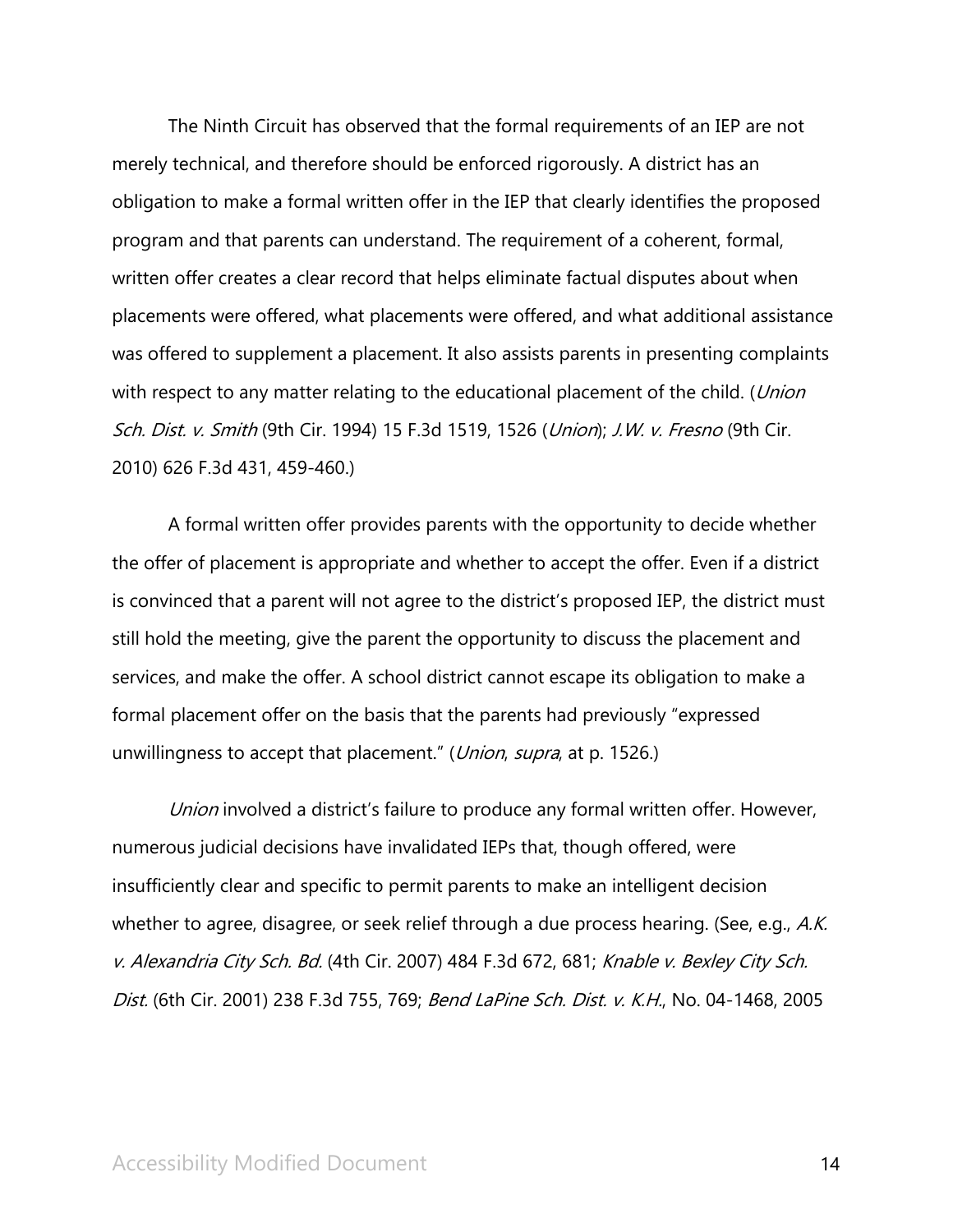WL 1587241, at p. 10 (D. Ore., June 2, 2005); Glendale Unified Sch. Dist. v. Almasi (C.D.Cal. 2000) 122 F.Supp.2d 1093, 1108 (Glendale); see also Marcus I. v. Dept. of Ed. (9th Cir. 2014) 583 Fed.Appx. 753, pp. 755-756 (*Marcus*.)

In *Glendale*, the court considered a school district's contention that an offer of four potential placements was procedurally proper, so long as it presented the choices in a coherent written offer. (Glendale, supra, at p. 1107.) The Glendale court found that Union required a district formally offer of a single, specific program, reasoning that, "[o]ffering a variety of placements puts an undue burden on a parent to eliminate potentially inappropriate placements, and makes it more difficult for a parent to decide whether to accept or challenge the school district's offer." (Ibid.)

Failure to make a clear written offer of FAPE is a procedural violation. A procedural violation only constitutes a denial of FAPE if the violation (1) impeded the child's right to a FAPE; (2) significantly impeded the parent's opportunity to participate in the decision-making process regarding the provision of a FAPE to the child; or (3) caused a deprivation of educational benefits. (20 U.S.C. § 1415(f)(3)(E)(ii); Ed. Code, § 56505, subd. (f)(2).) The Ninth Circuit Court of Appeals has confirmed that not all procedural violations deny the child a FAPE. (Park v. Anaheim Union High Sch. Dist. (9th Cir. 2006) 464 F.3d 1025, 1033, fn.3; Ford v. Long Beach Unified Sch. Dist. (9th Cir. 2002) 291 F.3d 1086, 1089.) The Ninth Circuit has also found that IDEA procedural errors may be held harmless. (*M.L. v. Fed. Way Sch. Dist.* (9th Cir. 2005) 394 F.3d 634, 652.)

#### **MAY 15, 2018 IEP**

The May 15, 2018 IEP team meeting was held to discuss Student's progress and Diagnostic Center results. The team also discussed closure of Five Acres at the end of the 2018 extended school year.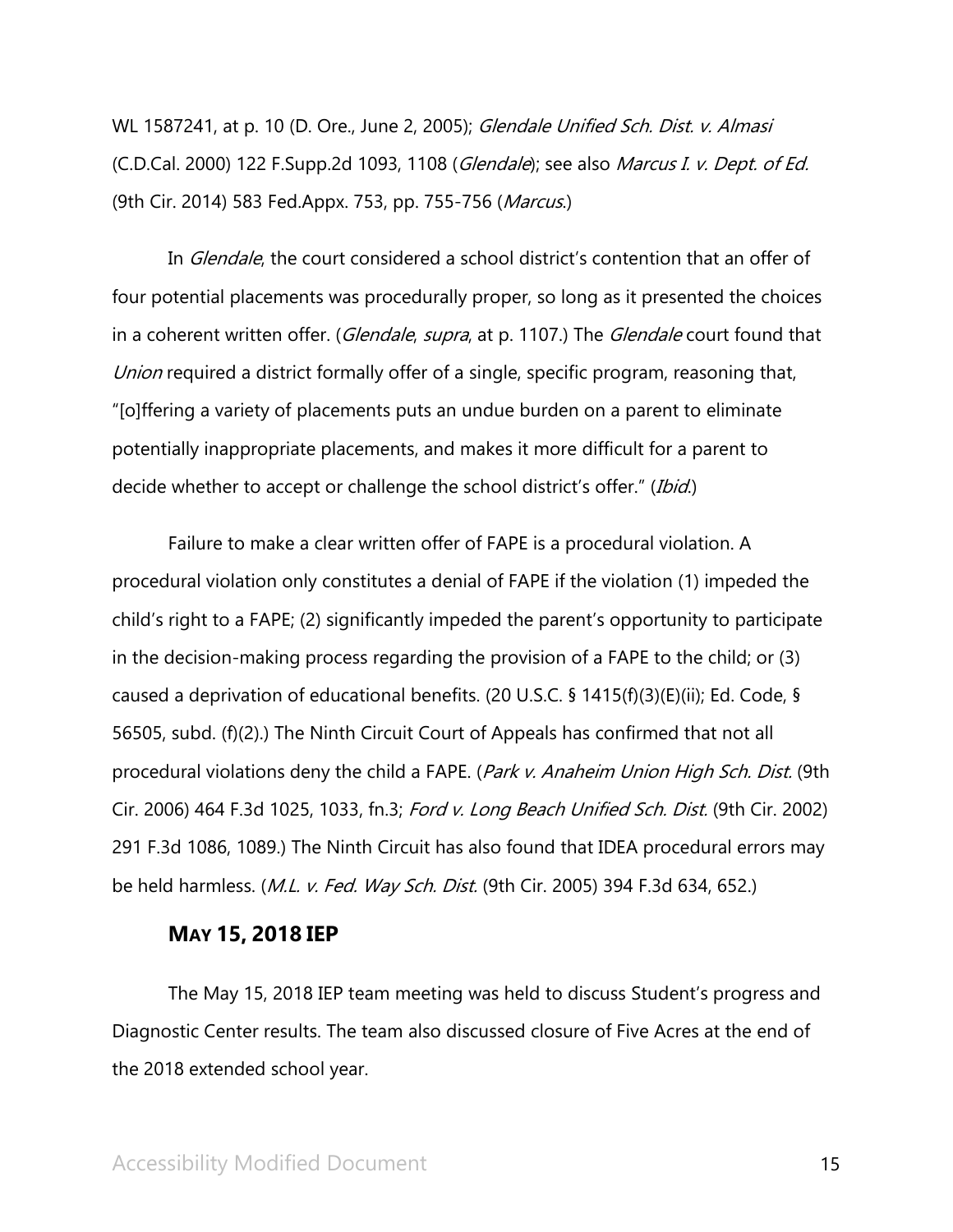At the time of the May 15, 2018 IEP team meeting, Student attended nonpublic school placement at Five Acres. Student's IEP offered continued placement at Five Acres through the 2018 extended school year. Parents expressed their intent for Student to attend Five Acres through the extended school year.

Hart was not required to name a specific school placement for the 2018-2019 school year at the time of the May IEP. Student already had a placement through the end of the extended school year and did not require a new placement until the beginning of the new school year.

During the May 15, 2018 IEP team meeting, Hart offered collaboration with Parents in visiting potential placements and offered to hold an IEP team meeting to discuss FAPE for the 2018-2019 school year by the end of the extended school year. Two days later, Hart offered Student several placement options to visit. Parents had sufficient time to review the options, collaborate with Hart, and notify Hart of their placement preference before the start of the 2018-2019 school year.

Student had a specific nonpublic school placement at Five Acres at the time of the May 15, 2018 IEP. Hart was not required to have an IEP in effect for the 2018-2019 school year until the beginning of the school year. Accordingly, Hart's continued offer of nonpublic school placement in the May 15, 2018 IEP did not deny Student a FAPE. Student did not prevail on her sole issue as it relates to the May 15, 2018 IEP.

#### **AUGUST AND OCTOBER 2018 IEPS**

Hart made multiple placement offers beginning May 17, 2018. Hart believed the placements it offered were appropriate to address Student's needs as identified in the Diagnostic Center assessment report.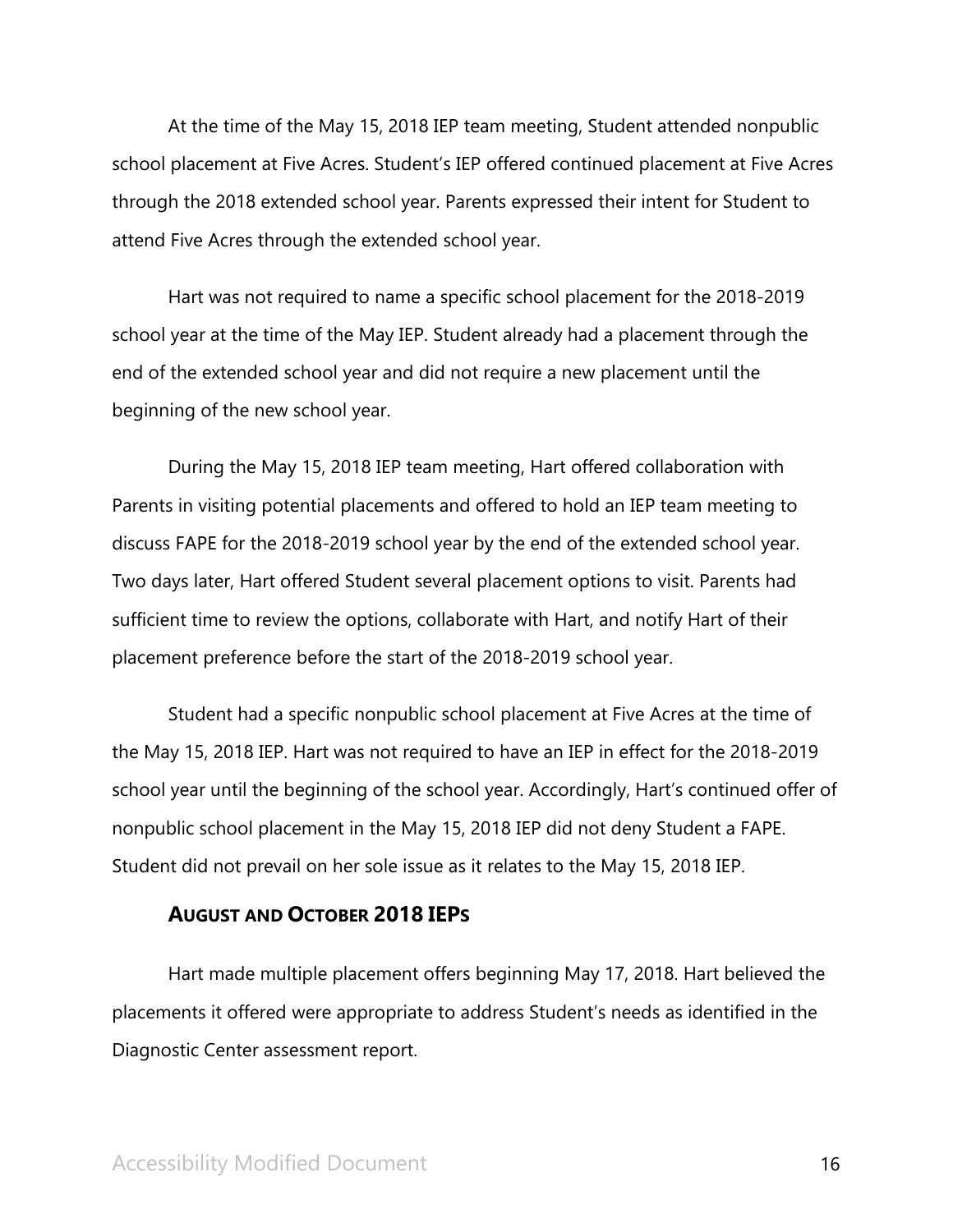Parents toured public and nonpublic school placements offered by Hart. Parents observed other placements, including nonpublic schools and private schools. Mother expressed concern over placing Student on a comprehensive public high school campus as early as May 2018, in response to Mr. Hester's emails.

As part of their placement search, Parents toured Trinity's Imago Dei School. Parents concluded placement at Trinity addressed their concerns over Student's safety and could provide an appropriate education for her. On June 26, 2018, Ms. Waldinger notified Hart of Parents' intention to place Student at Trinity. Through July and August 2018, the parties sent letters back and forth regarding the Student's proposed placement. Parents provided written notice of their intent to place Student at Trinity and seek reimbursement. Hart provided prior written notice of its inability to use public funds to pay for private religious school placement.

Despite knowing that Parents rejected every placement option offered, Hart did not formally make an offer of a single, specific program before the start of the 2018- 2019 school year on August 16, 2018. Hart held another IEP team meeting on August 22, 2018, again not offering a single, specific program. Hart continued to offer nonpublic school placement, identifying Bridgeport and Casa Pacifica as two possible options, which Parents previously declined. Hart offered no assurance at the August 22, 2018 meeting that either program would accept Student. Student began attending Trinity the following day.

The parties met again on October 24, 2018, to develop Student's annual IEP. The October IEP document made internally inconsistent offers of Bridgeport on one page and of Bridgeport and Casa Pacifica on another. Hart did not make a single, specific offer. Moreover, the weight of the evidence showed that Bridgeport served intellectually disabled students while Casa Pacifica provided a more therapeutic program designed to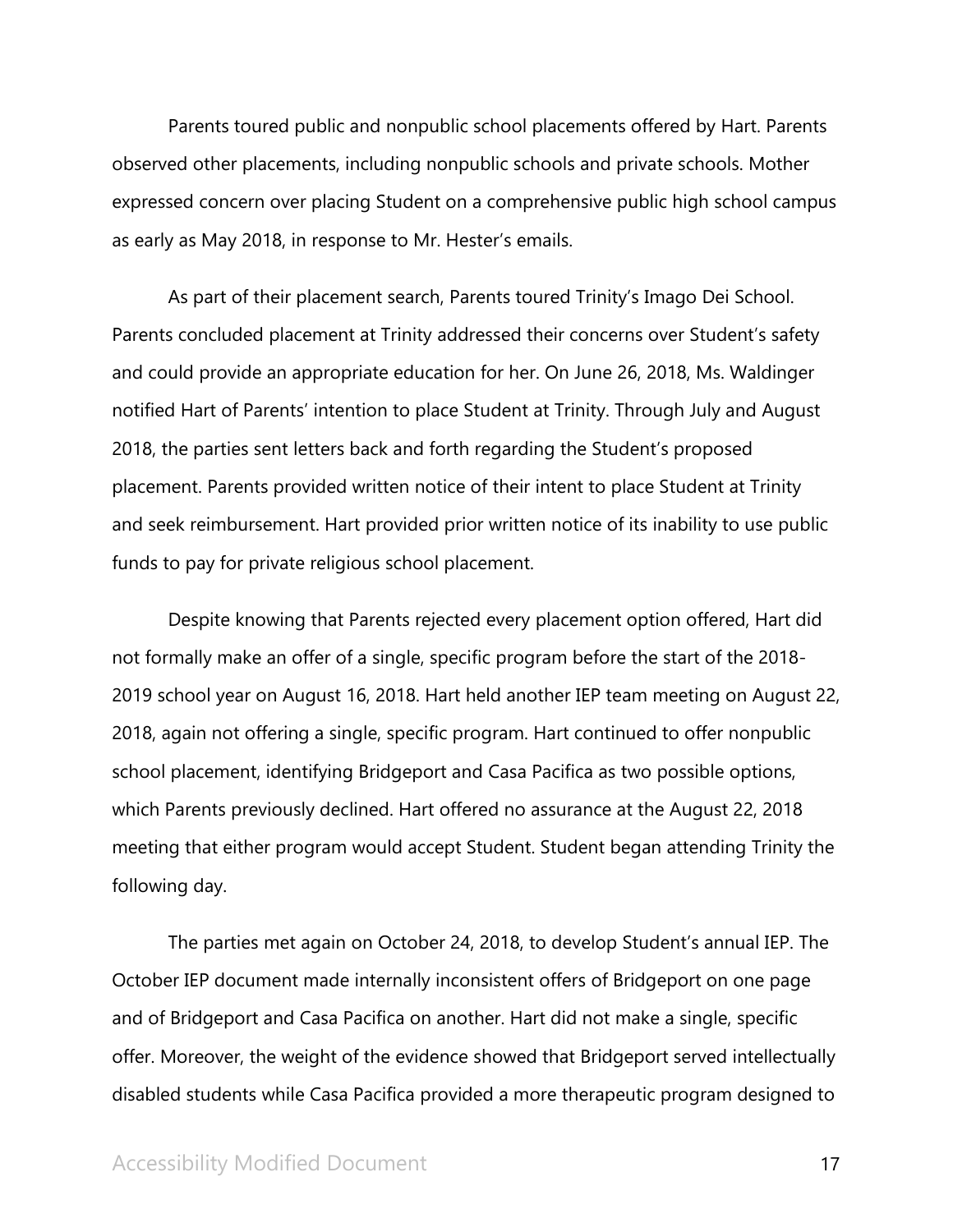address, primarily, the needs of students with emotional disturbance. Ultimately, the evidence demonstrated that Hart offered two different programs, making the IEP unclear.

Hart specified that both placements were contingent on either of the nonpublic schools' enrollment of Student. Hart did not determine whether either school had space for Student or would accept Student, which made the placement offers illusory at the time Hart made them.

Parents declined Hart's offers of placement on numerous occasions between May and October 2018. Hart never responded to Parents' rejection of its offers by making a clear written offer of a single placement, which Parents could officially accept or reject.

The IDEA's structure relies upon parental participation to ensure substantive success in providing quality education to disabled students. (Rowley, supra, at pp. 205-206.) Parents were very involved in the process of locating an appropriate placement for their child. They attended IEP team meetings with an advocate, voiced their concerns and preferences. Nothing in the IDEA precluded Hart from discussing a range of possible placements during IEP meetings. However, Hart placed an undue burden on Parents to eliminate potentially inappropriate placements. Although Hart used its expertise to identify a variety of placement options, it failed to take that final step of identifying a single appropriate placement that Parents could accept or reject.

School districts cannot abdicate their responsibility to make a specific offer allowing a parent to choose from among several programs presented as "formal offers." Instead, after discussing the advantages and disadvantages of various programs that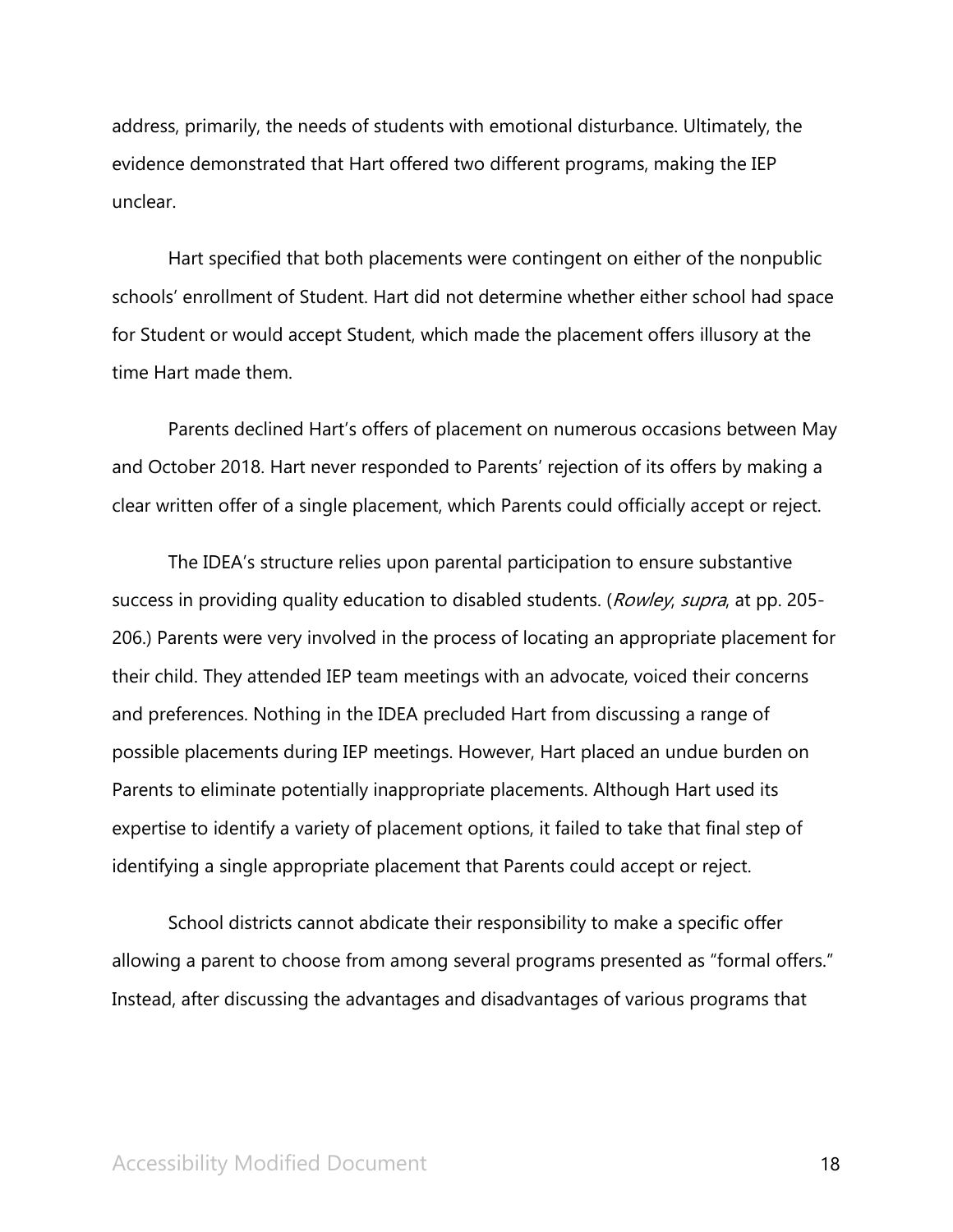might serve the needs of a particular child, the school district must clearly identify an appropriate placement from the range of possibilities. (*Glendale, supra*, at p. 1107; Alexandria, supra, at p. 681.)

In its closing brief, Hart relies on several factually distinguishable authorities for its position that it made a legally sufficient FAPE offer. Hart cites an Office of Administrative Hearings case, which relied on Marcus, supra, at pp. 755-756. Hart misconstrues *Marcus*. In *Marcus*, the Ninth Circuit found that a district's failure to name a specific public school placement in prior written notice procedurally violated the IDEA, but resulted in harmless error. The Ninth Circuit relied on the hearing officer's factual findings that district providers from the proposed placement attended the IEP placement meeting and explained how the IEP could be implemented at the proposed placement. The district confirmed that funds were available to provide all related services identified in student's IEP at that placement. For these reasons, the district did not impede parental participation in the development of student's IEP.

Similarly, Hart cites A.V. ex rel. Vaz Atunes v. Lemon Grove Sch. Dist., Case No. 3:16-CV-0803-CAB-(BLM), 2017 W.L. 733424 (S.D. Cal. Feb. 24, 2017) (Lemon Grove) to support its position that it did not have to identify a specific nonpublic school in its IEPs to offer a FAPE. In *Lemon Grove*, student attended school under the terms of a settlement agreement, which expired December 2014. The district did not offer placement prior to expiration of the agreement. The district offered nonpublic school placement during a January 2015 IEP team meeting. During the meeting, the parties did not agree on a particular nonpublic school and the district agreed to investigate placement options. In an April 2015 letter to parents, the district offered immediate placement at Sierra nonpublic school, once parents provided consent.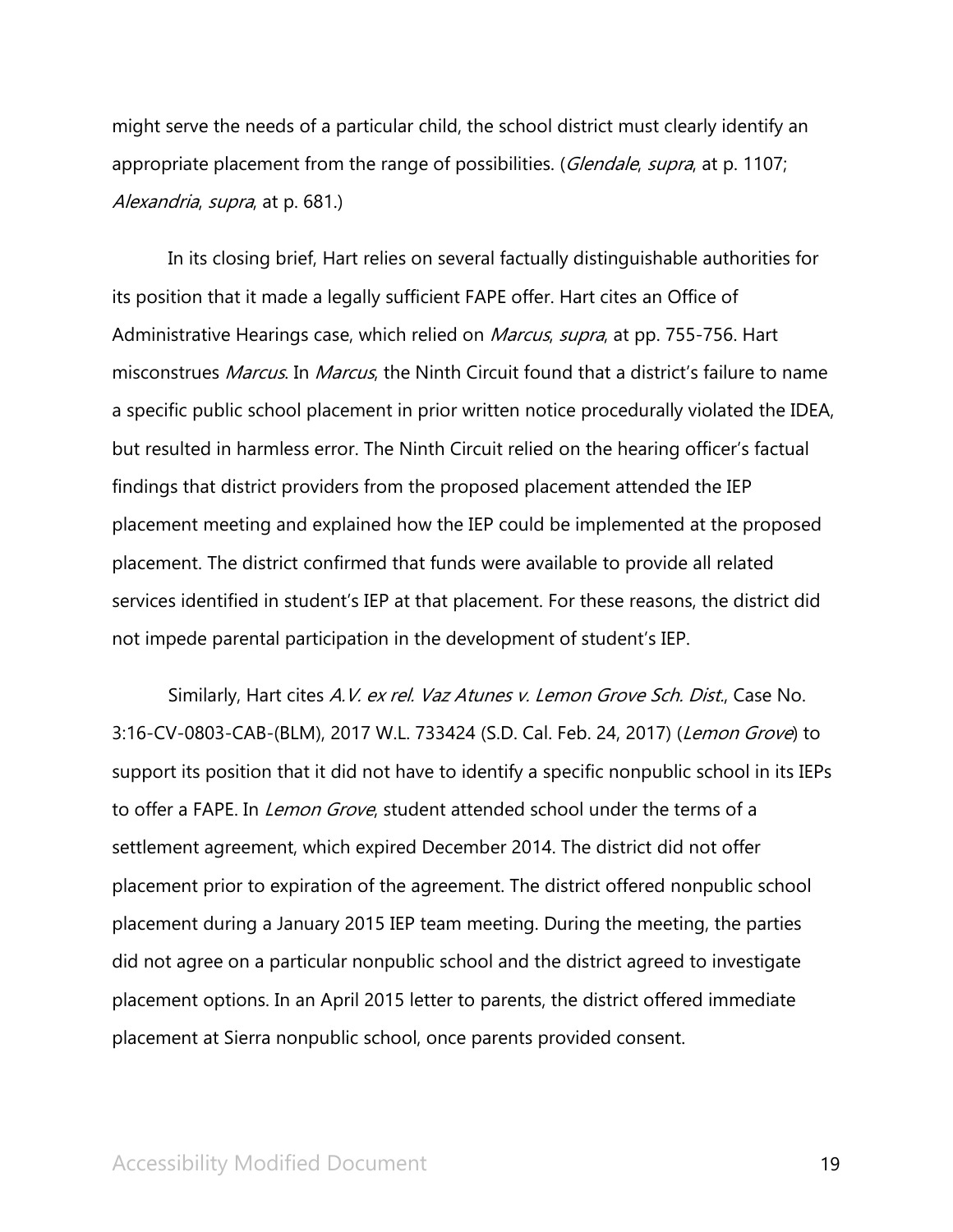California's Southern District upheld the Administrative Law Judge's decision, finding, in part, that the district denied student a FAPE between December 2014 and April 2015, when it failed to make an appropriate, specific offer of placement. The denial of FAPE was not cured until the district finally identified a specific nonpublic school, which had an opening for student.

Neither *Marcus* nor *Lemon Grove* are similar to the facts here. Hart did not make a single specific offer of FAPE. Hart did not offer immediate placement in any nonpublic school. During the August 2018 IEP, Hart offered to continue working with Parents to locate a mutually agreeable nonpublic or private placement. Hart never offered fewer than two placements, from which Parents were either required to choose or identify additional nonpublic or private placements. The law does not require parents to find a school for their special needs children. The law requires school districts to offer an appropriate placement choice, which parents can then accept or reject. Hart did not provide Student with a clear written offer of placement.

Hart's failure to identify a specific placement in light of Parents' rejection of the panoply of placement options denied meaningful parental participation in the development of Student's IEP. Moreover, the failure to make a clear written offer, which Parents could accept or reject, denied Student a FAPE for the 2018-2019 school year and extended school year. Accordingly, Student prevailed on her sole issue, as it relates to the August 22, 2018 and October 24, 2018 IEPs.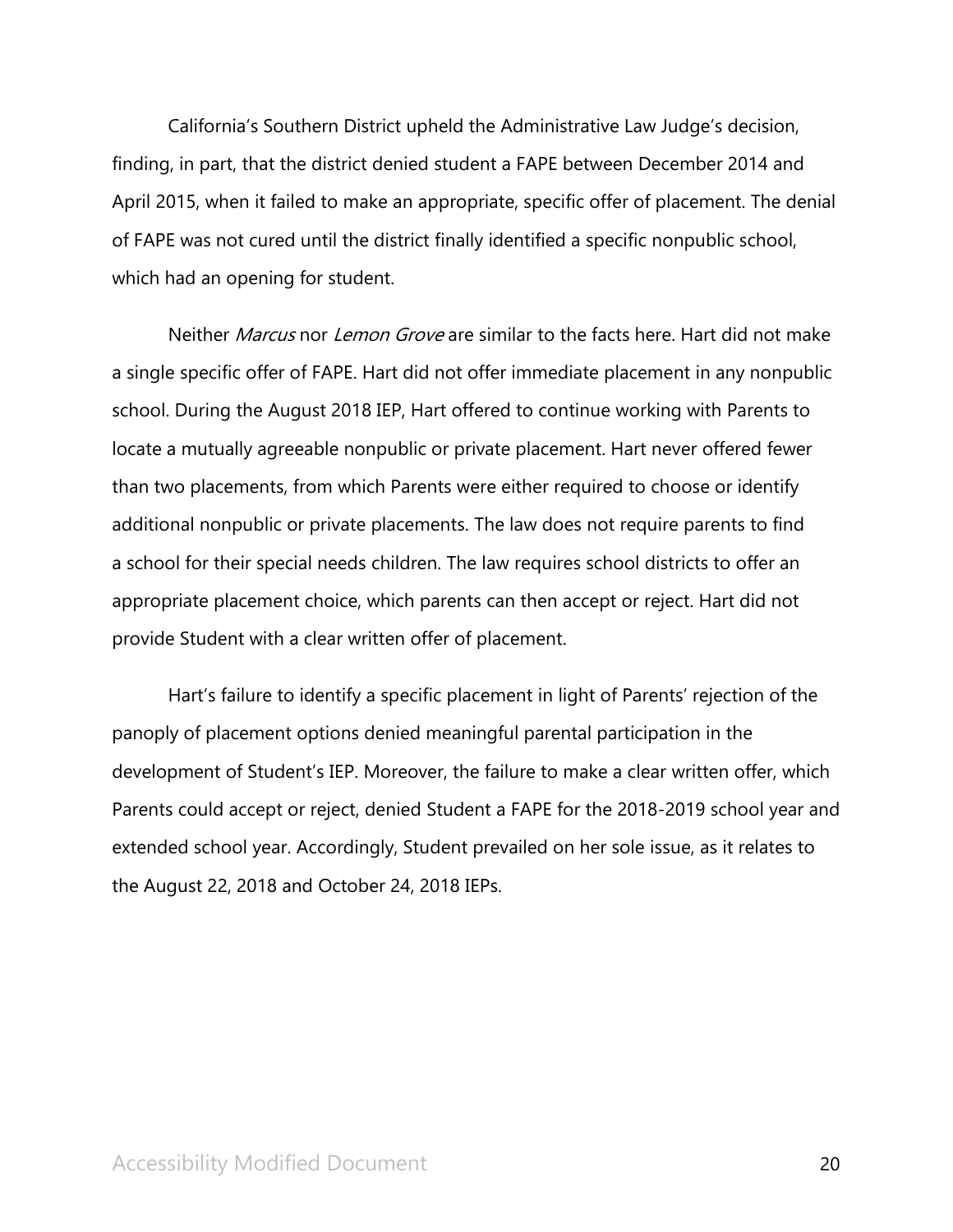## **REMEDIES**

Student proved William S. Hart Union High School District's August 22, 2018 and October 24, 2018 IEPs failed to offer a FAPE because the IEPs did not constitute a clear written offer of placement. Neither IEP identified a specific nonpublic school placement for Student, the programs offered at the two schools were not the same, and Parents made it clear they rejected each of Hart's proposed placements.

Parents may be entitled to reimbursement for the costs of placement or services procured for their child when the school district has failed to provide a FAPE and the private placement or services were appropriate under the IDEA. (20 U.S.C. § 1412(a)(10)(C); Sch. Committee of the Town of Burlington, Mass. v. Dept. of Educ. (1985) 471 U.S. 359, 369 [105 S.Ct. 1996] (*Burlington*).)

When a school district fails to provide a FAPE to a pupil with a disability, the pupil is entitled to relief that is "appropriate" in light of the purposes of the IDEA. Administrative Law Judges have broad latitude to fashion equitable remedies appropriate for a denial of a FAPE. (Burlington, supra, at pp. 369-370; Parents of Student W. v. Puyallup Sch. Dist., No. 3 (9th Cir. 1994) 31 F.3d 1489, 1496; 20 U.S.C. § 1415(i)(2)(C)(3).)

The ruling in *Burlington* is not so narrow as to permit reimbursement only when the placement or services chosen by the parent are found to be the exact proper placement or services required under the IDEA. (Alamo Heights Independent Sch. Dist. v. State Bd. of Educ. (5th Cir. 1986) 790 F.2d 1153, 1161.) Although the parents' placement need not be a "state approved" placement, it still must meet certain basic requirements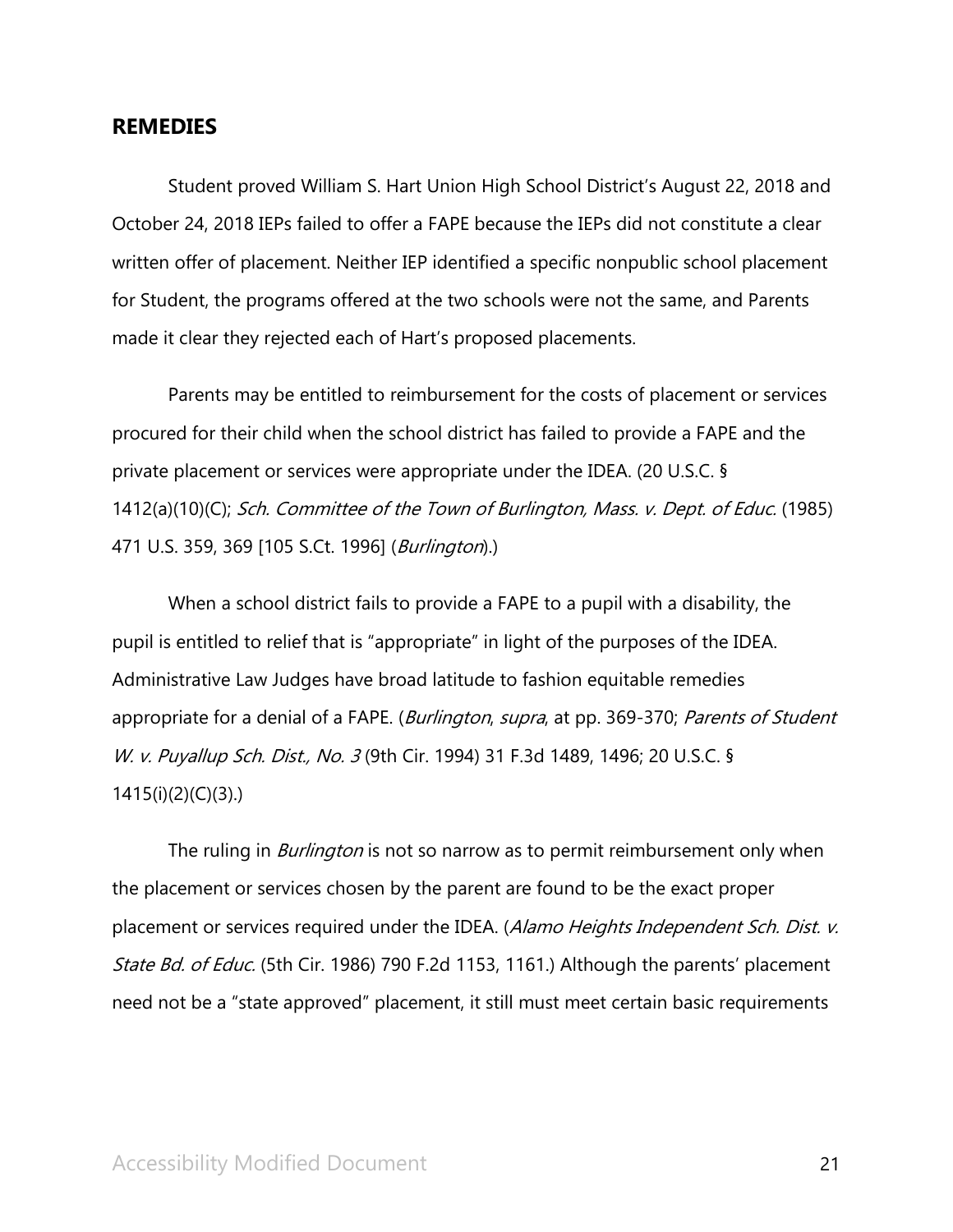of the IDEA, such as the requirement that the placement address the child's needs and provide them educational benefit. (Florence County Sch. Dist. Four v. Carter (1993) 510 U.S. 7, 13-14, [114 S.Ct. 361].)

Parents may receive reimbursement for appropriate unilateral placements. (34 C.F.R. § 300.148(c); Ed. Code, § 56175; Carter, supra, 510 U.S. 7, at pp. 15-16 [114 S.Ct. 361].) The appropriateness of the private placement is governed by equitable considerations. (*Ibid*.) The Ninth Circuit has held that to qualify for reimbursement under the IDEA, parents need not show the private placement furnishes every special education service necessary to maximize their child's potential. (C.B. v. Garden Grove Unified Sch. Dist. (9th Cir. 2011) 635 F.3d 1155, 1159.)

Reimbursement may be reduced or denied in a variety of circumstances, including whether parents acted reasonably with respect to the unilateral private placement. (20 U.S.C. § 1412(a)(10)(C)(iii); 34 C.F.R. § 300.148(d); Ed. Code, § 56176.) These rules may be equitable in nature, but they are based in statute.

Student requests reimbursement for placement at Trinity as a remedy for Hart's denial of FAPE for the 2018-2019 school year and extended school year. Parents did not deny all placements offered by Hart simply as a means to obtain reimbursement for Trinity. Parents observed each nonpublic school and public school placement offered by Hart. Parents observed additional nonpublic school and private placements in an effort to find one they felt appropriate for their daughter. Their placement search was complicated by concern for their daughter's safety in light of past experience. Hart was willing to fund a nonpublic school and even private placement for Student, but could not use public funds for placement at a private religious school.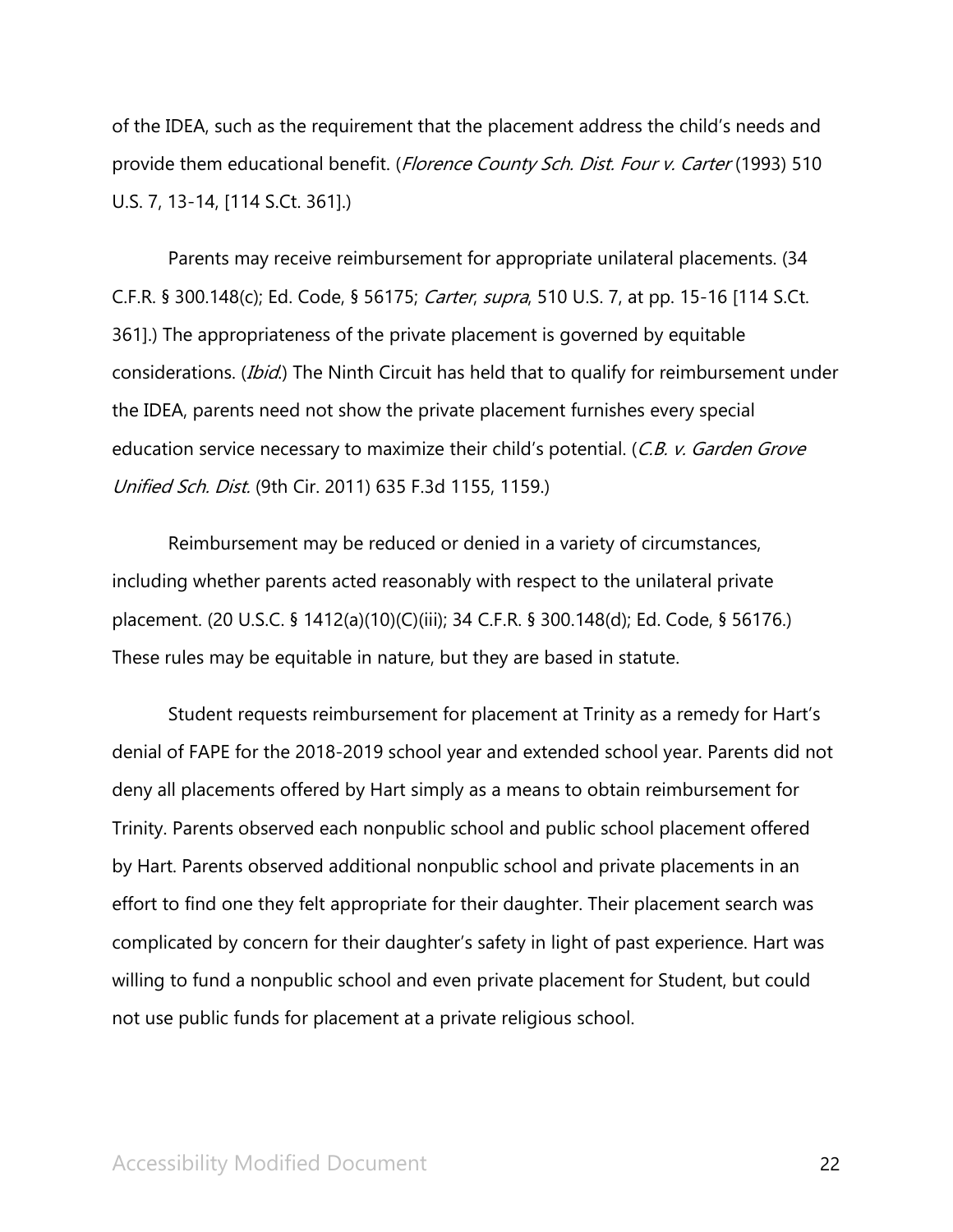On June 26, 2018, Parents provided Hart with written notice of their intent to place Student at Trinity and seek reimbursement. Hart, in its closing brief, argues that Student provided notice after enrolling Student at Trinity in May 2018. Hart conflates pre-admission activities with actual enrollment. The evidence demonstrated that Student continued her enrollment and attendance at Five Acres nonpublic school, through the end of the 2017-2018 school year and a portion of the 2018 extended school year. Moreover, Student did not begin attending Trinity until August 23, 2018. Hart had two months after Student's written notice of the intent to enroll in Trinity and seek reimbursement to respond by making a single, clear written offer of placement.

Student's placement in small structured academic classes at Trinity's Imago Dei School addressed her need for a functional academic curriculum. Participation in community based outings and on campus job training addressed her need for life skills training. Inclusion in Trinity classes and activities with typically developing peers addressed her needs in socialization and social communication. She obtained educational benefit, as demonstrated by her progress in all components of her educational program. Equity favors reimbursement of Student's private placement at Trinity because Hart failed to make a clear and single offer of placement for the 2018- 2019 school year, which Parents could accept or reject.

Hart argues the Office of Administrative Hearings cannot order reimbursement of Student's costs for attendance at a private religious school for constitutional reasons. Hart cites no legal authority which limits an Administrative Law Judge's broad latitude to fashion equitable remedies in this manner. Such authority does not exist. The Ninth Circuit upholds the Office of Administrative Hearing's authority to order reimbursement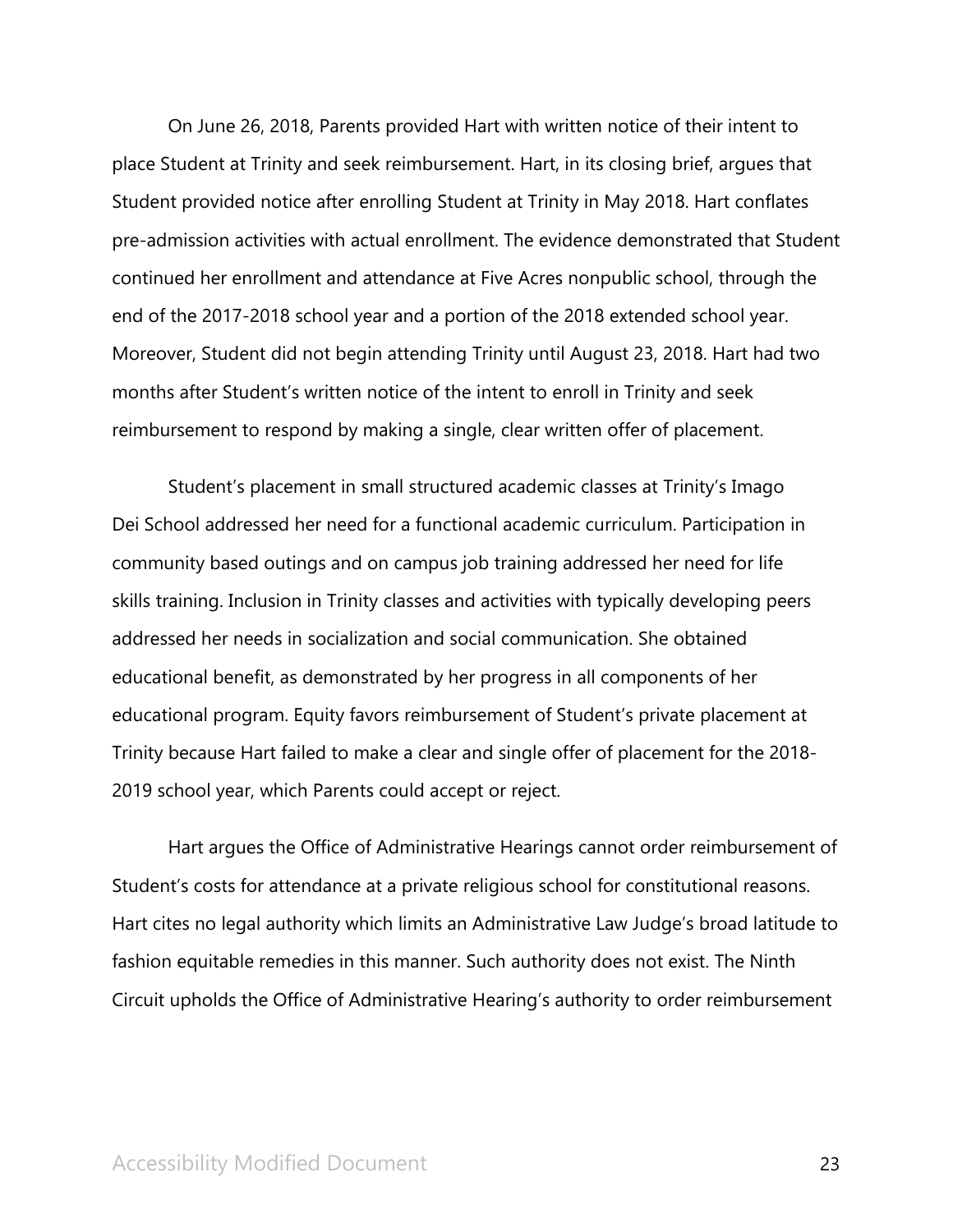for private religious school tuition where the school district denies student a FAPE and the placement is appropriate. (S.L. ex rel. Loof v. Upland Unified Sch. Dist. (9th Cir. 2014) 747 F.3d 1155, 1160.)

In Zobrest v. Catalina Foothills Sch. Dist. (1993) 509 S.Ct. 1 [113 S.Ct. 2462], parents of a deaf child brought suit after the school district refused to provide a signlanguage interpreter for the child's attendance at a Catholic high school. The school district argued the interpreter would act as a conduit for religious training and the Constitution barred it from providing government funds for the child's religious development.

The Zobrest Court reasoned that if the Establishment Clause barred religious groups from receiving any general government benefits, absurd results would follow, including that a "church could not be protected by the police and fire departments, or have its public sidewalk kept in repair. (Citations omitted)." (Id., at p. 8 [113 S.Ct. 2462, 2468].) Application of the Establishment Clause under California's constitution does not yield a different result. (U.S. Const. art. VI, § sec. 2.) The *Zobrest* Court reasoned that if the Establishment Clause barred religious groups from receiving any general government benefits, absurd results would follow, including that a "church could not be protected by the police and fire departments, or have its public sidewalk kept in repair. (Citations omitted)." (Id., at p. 8 [113 S.Ct. 2462, 2468].) Application of the Establishment Clause under California's constitution does not yield a different result. (U.S. Const. art. VI, § sec. 2.)

In *Zobrest*, as here, a contrary rule would lead to absurd results. A school district could deny any student a FAPE and not be tasked with reimbursement for an appropriate placement, so long as that placement was a private religious school.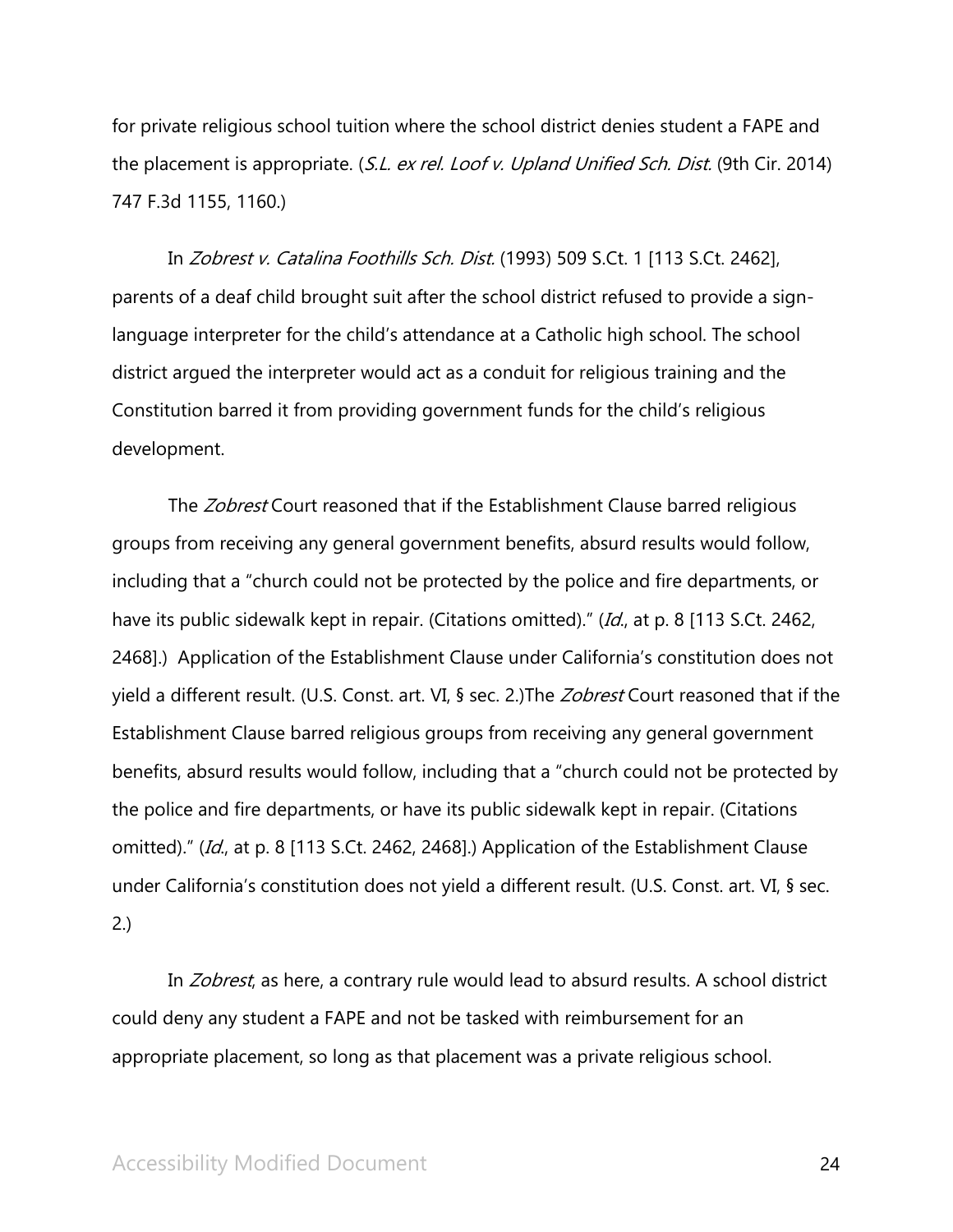Nothing in the IDEA, state, or federal law, requires such a result. The IDEA does not limit such reimbursement to nonpublic or non-religious private schools.

Reimbursement for an appropriate placement after a denial of FAPE is part of the general government program of benefits available to students under the IDEA. Parents, here, had no financial incentive to choose Trinity over a different school. They paid tuition out-of-pocket on a monthly basis. Therefore, reimbursement for placement at Trinity constitutes a neutrally provided benefit. Further, Hart is not being ordered to fund private religious activities, make direct payments, or provide prospective placement at Trinity. Reimbursement is incidental to Hart's denial of a FAPE, does not result in public funds being used to provide direct aid, or a cash subsidy for religious teaching at Trinity.

Moreover, Hart did not demonstrate whether Student had religious instruction during her school day such that tuition reimbursement must be reduced. Though Ms. Howell described a bible class that met weekly for a de minimis amount of time, she did not say whether the class met during Student's regular school day. Student's class schedule did not include bible class.

Hart shall reimburse Parents for costs associated with Student's education during the 2018-2019 school year, including tuition and fees. Student raised, for the first time, a request for mileage reimbursement in her closing brief. Student offered no evidence to support the request for mileage reimbursement and none is awarded here. Mother's undisputed testimony demonstrated that Parents incurred and paid a \$300.00 nonrefundable tuition deposit and \$2,425.00 per month for tuition for 10 months from August 23, 2018, through June 2018, in the total amount of \$24,550.00.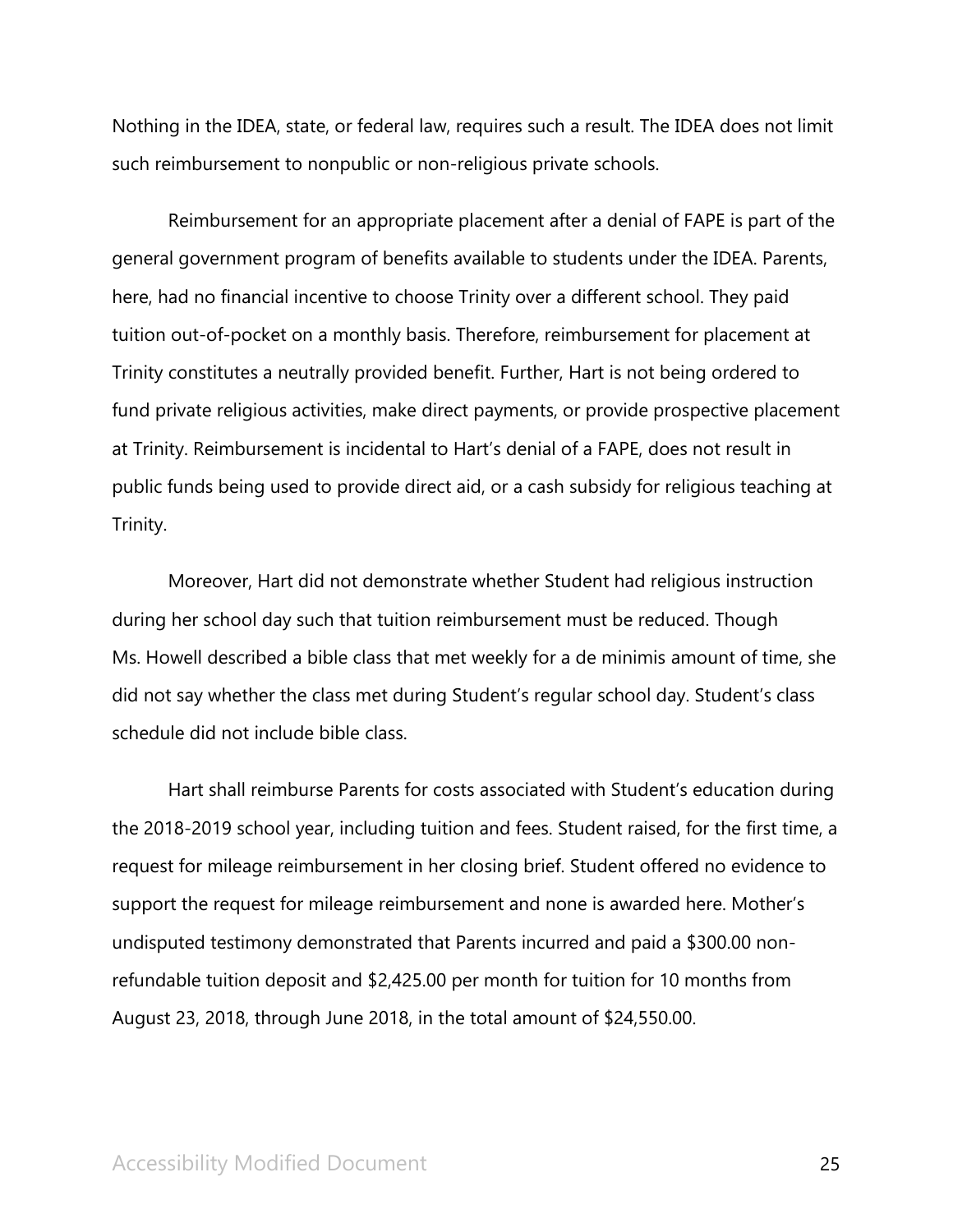Student's IEPs for the 2017-2018 and 2018-2019 school year offered extended school year to prevent regression. Trinity offered academic services for eleven months per year. Ordering reimbursement for Student's attendance at Trinity's summer program is an appropriate remedy for Hart's denial of FAPE for the 2019 extended school year.

Student required related services in individual counseling, as demonstrated in by Diagnostic Center's assessment report and Hart's offer of 45 minutes per week of individual counseling in Student's annual IEPs. Hart argues that Parents could have consented to an individual services plan to obtain counseling through district providers. But no legal authority required Parents to do so. Hart shall reimburse Parents for the cost of individual counseling through Dynamic Interventions in the amount of \$2,550.00.

## **ORDER**

William S. Hart Union High School District shall reimburse Parents, within 45 days of the date of this Decision, for fees and tuition associated with Student's attendance at Trinity Classical Academy, Imago Dei School from August 23, 2018, through June 23 2019, for 10 months, in the total amount of \$24,550. No further proof of payment by Parents is required.

Hart shall reimburse Parents for the cost of Trinity's 2019 summer or extended school year session upon proof of attendance by Student and proof of payment by Parents. Parents shall have 45 days from the date of this Decision to provide such proof to Hart. If Parents timely provide Hart with such proof, Hart shall have 90 days from the date of this Decision to reimburse Parents.

Hart shall reimburse Parents for the cost of individual counseling through Dynamic Interventions in the amount of \$2,550.00, within 45 days of the date of this Decision. No further proof of payment by Parents is required.